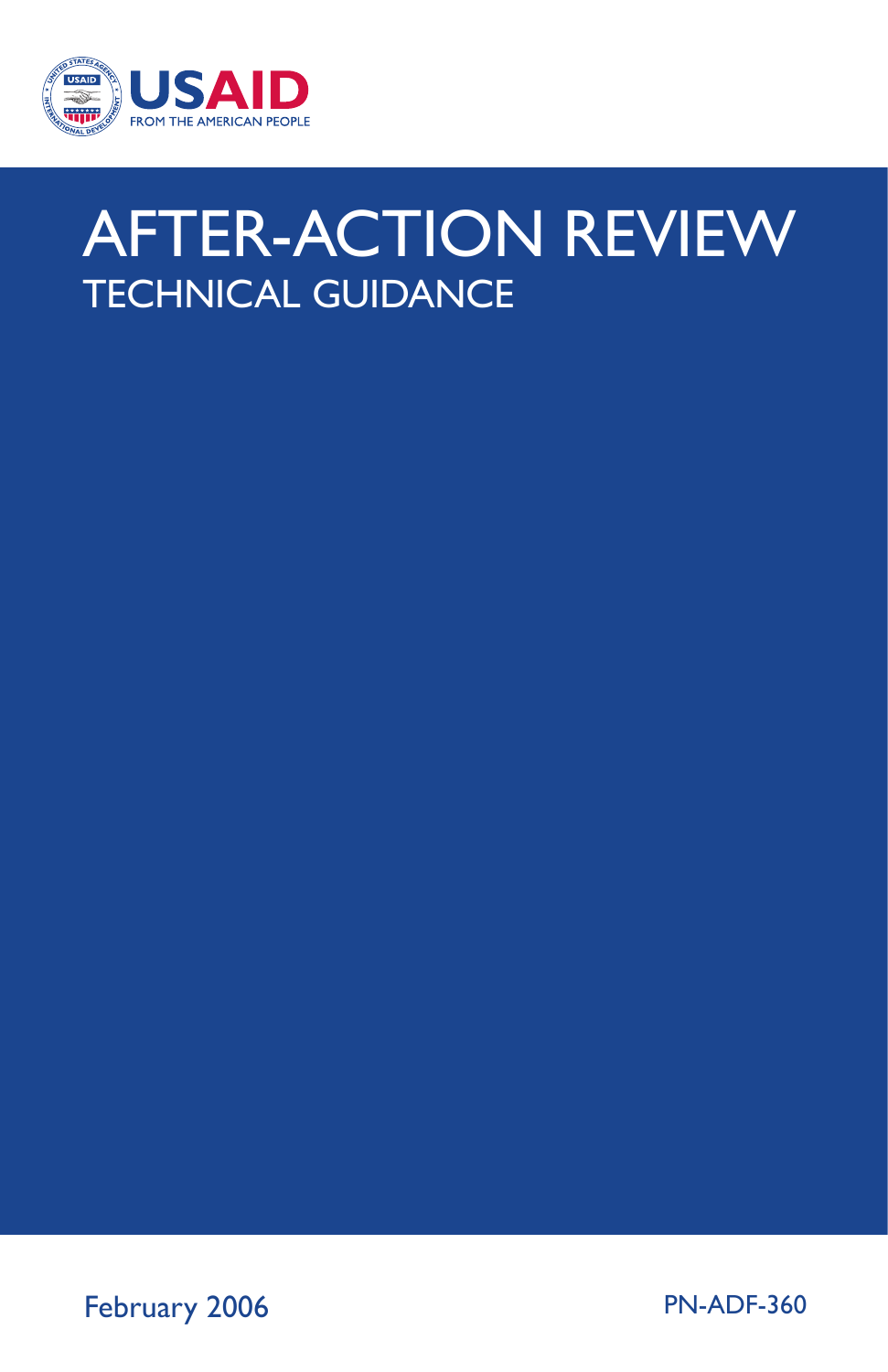# **Contents**

#### Foreword

| Chapter 5: Following Up: Using the Results of the After-Action Review 17 |  |
|--------------------------------------------------------------------------|--|
|                                                                          |  |
|                                                                          |  |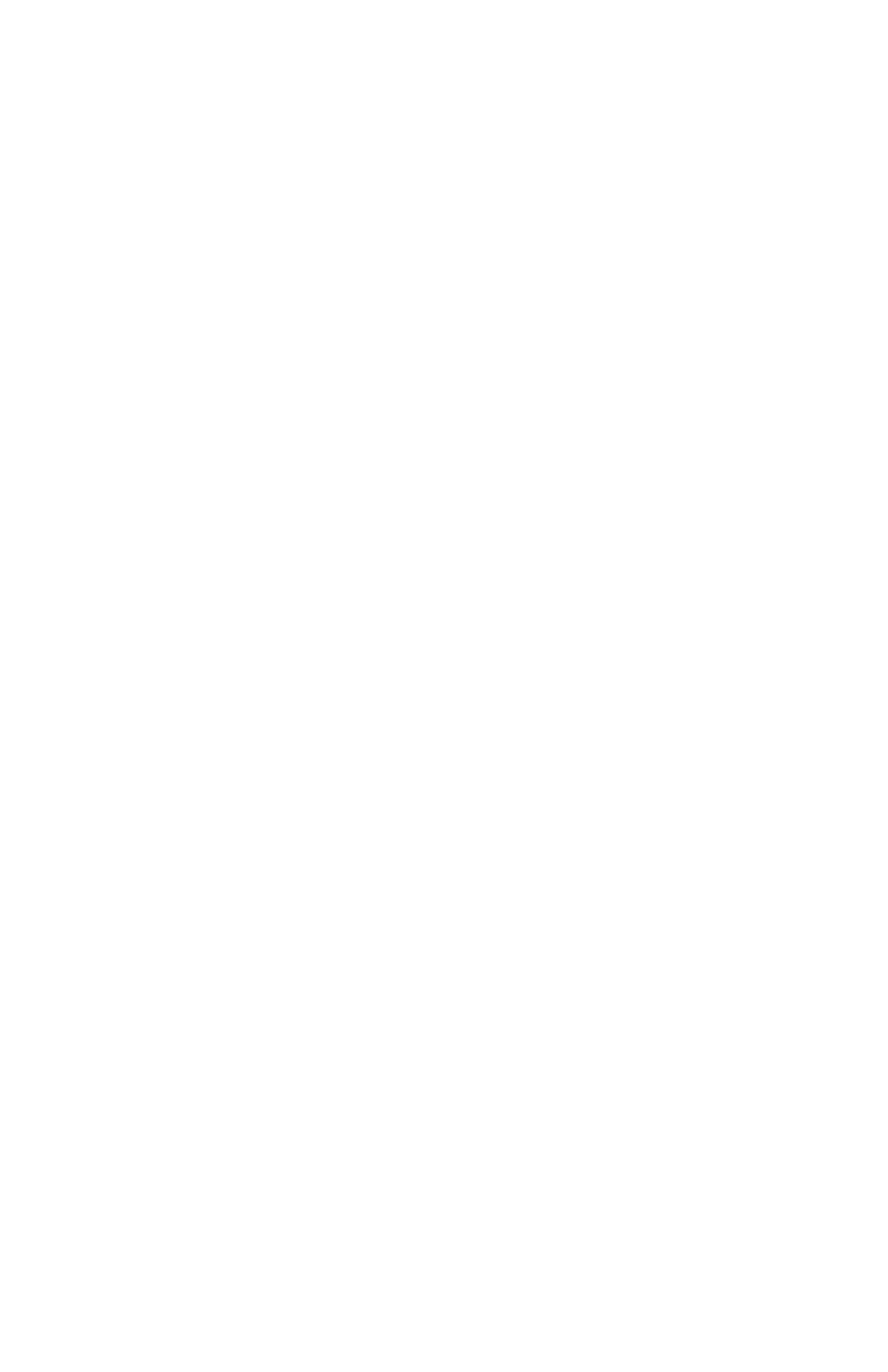# Foreword

S USAID works to achieve its development mission, learning<br>from experience is essential. The After-Action Review (AAR)<br>a leadership and knowledge sharing tool that helps profession<br>within USAID and across the partner commu from experience is essential.The After-Action Review (AAR) is a leadership and knowledge sharing tool that helps professionals within USAID and across the partner community to better understand important events, activities, or programs.That knowledge, gleaned from and compiled by those closest to the review, can be used by senior leadership to improve results and then can be shared with others who are planning, developing, implementing, and evaluating similar efforts. Managed and conducted by those closest to the activity, AARs identify how to correct deficiencies, sustain strengths, and focus on improved performance of specific tasks, activities, events, or programs.

It is essential that USAID understands the benefits of the AAR tool. When administered in a climate of openness, honest discussion, clarity, and commitment to identifying and recommending solutions, the AAR can yield many benefits. The participants in the review—managers, leaders, and those planning to pursue similar activities in the future will understand better what was originally intended, what actually happened, what went well and why, and what can be improved and how. Furthermore, the AAR report makes concrete and actionable recommendations for changes and improvements that will impact future success in carrying out this task or similar activities.

This handbook—the USAID guide on how to plan, prepare, and conduct an AAR—was developed by USAID Knowledge for Development (KfD) using the United States Army's TC (Technical Circular) 25-20 as a guide. The Army developed the concept of AARs as an essential training methodology for soldiers in preparing for both combat duty and ongoing programs such as peacekeeping.

As the USAID Knowledge for Development leader, I take great pride in presenting the USAID AAR Technical Guidance. I can personally attest to the usefulness and strength of the After Action Review based on my 21 years of service in the U.S. Army. I benefited from AARs throughout my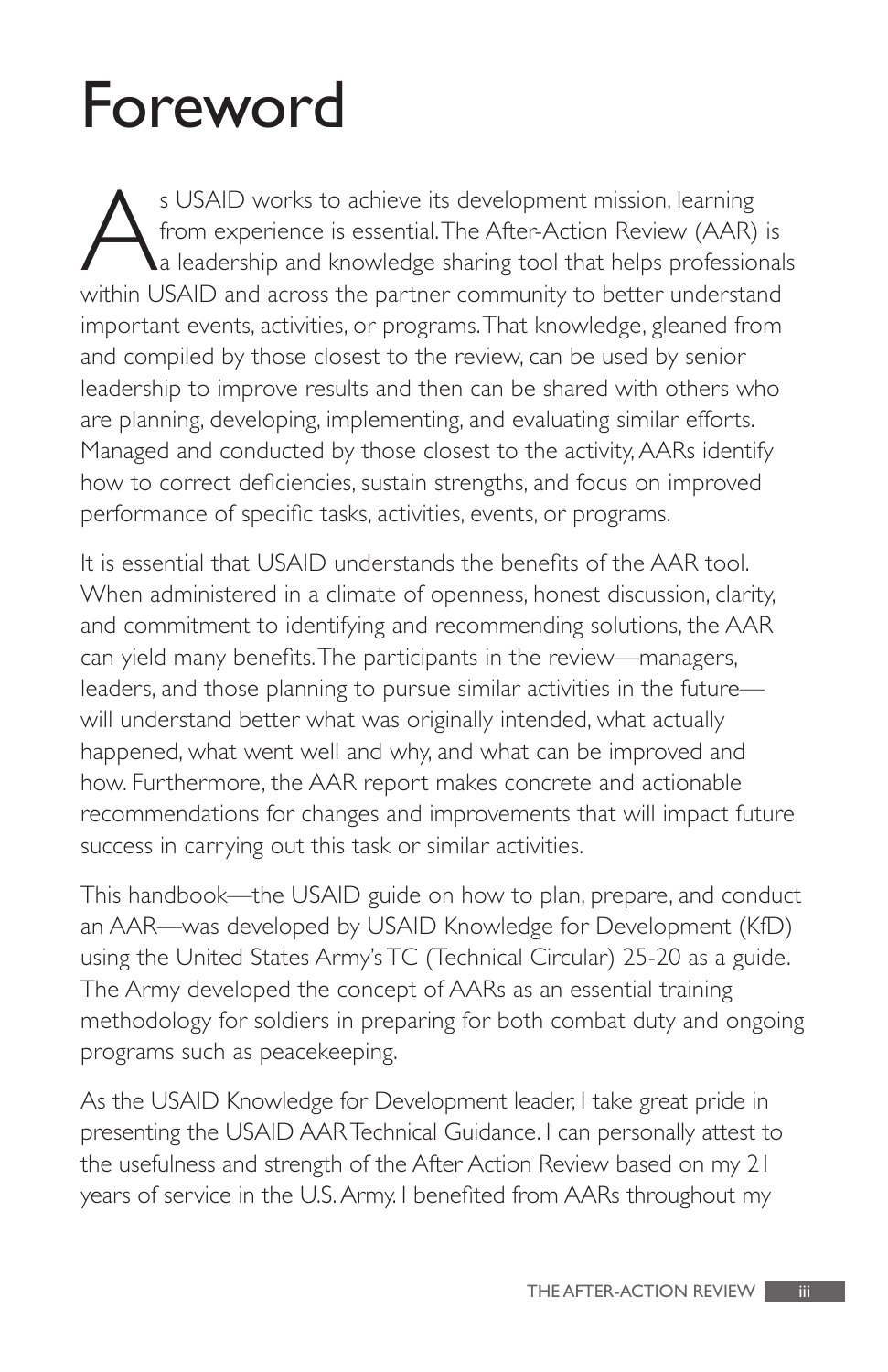former career and continue to benefit from its use in meeting my respon-. sibilities within USAID.<br>The KfD team trusts this guidance will be helpful to you as you conduct

your own AARs. We encourage your feedback on this guidance and look forward to your suggestions. Please feel free to contact the team at KfD@usaid.gov.

Sugan C Wallace

Susan Camarena Wallace Chair, Knowledge for Development Subcommittee Business Transformation Executive Committee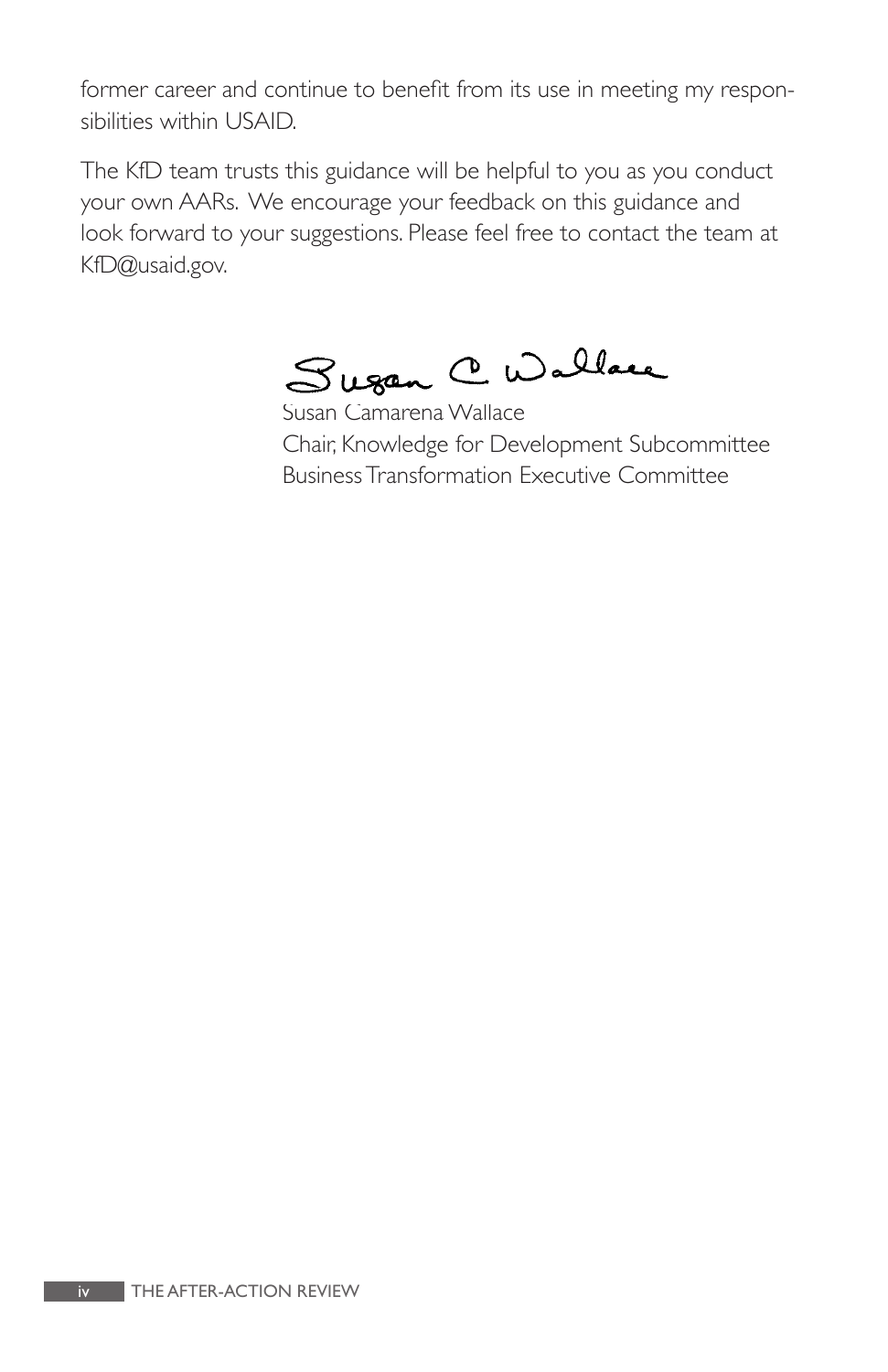### CHAPTER 1 The After-Action Review

#### **DEFINITION AND PURPOSE**

An after-action review (AAR) is a professional discussion of an event, that focuses on performance standards and enables development professionals and colleagues with similar or shared interests to discover for themselves what happened, why it happened, and how to sustain strengths and improve on weaknesses.The AAR tool affords leaders, staff, and partners an opportunity to gain maximum benefit from every program, activity, or task. It provides:

- Candid insights into specific strengths and weaknesses from various perspectives
- Feedback and insight critical to improved performance
- Details often lacking in evaluation reports alone

The AAR is the basis for learning from our successes and failures. A good manager or leader does not learn in a vacuum: the people involved in an activity—those closest to it—are the ones best poised to identify the learning it offers. No one, regardless of how skilled or experienced they are, will see as much as those who actually carry out the events, program, or activity.The AAR is the keystone of the process of learning from successes and failures.

Feedback compares the actual output of a process with the intended outcome. By focusing on the desired outcome and by describing specific observations, teams can identify strengths and weaknesses and together decide how to improve performance.This shared learning improves team proficiency and promotes bonding, collegiality, and group cohesion. Though not a cure-all for all issues or problems, the AAR provides a starting point for improvements to future activities.

Because AAR participants actively discover what happened and why, they can learn and remember more than they would from a critique or more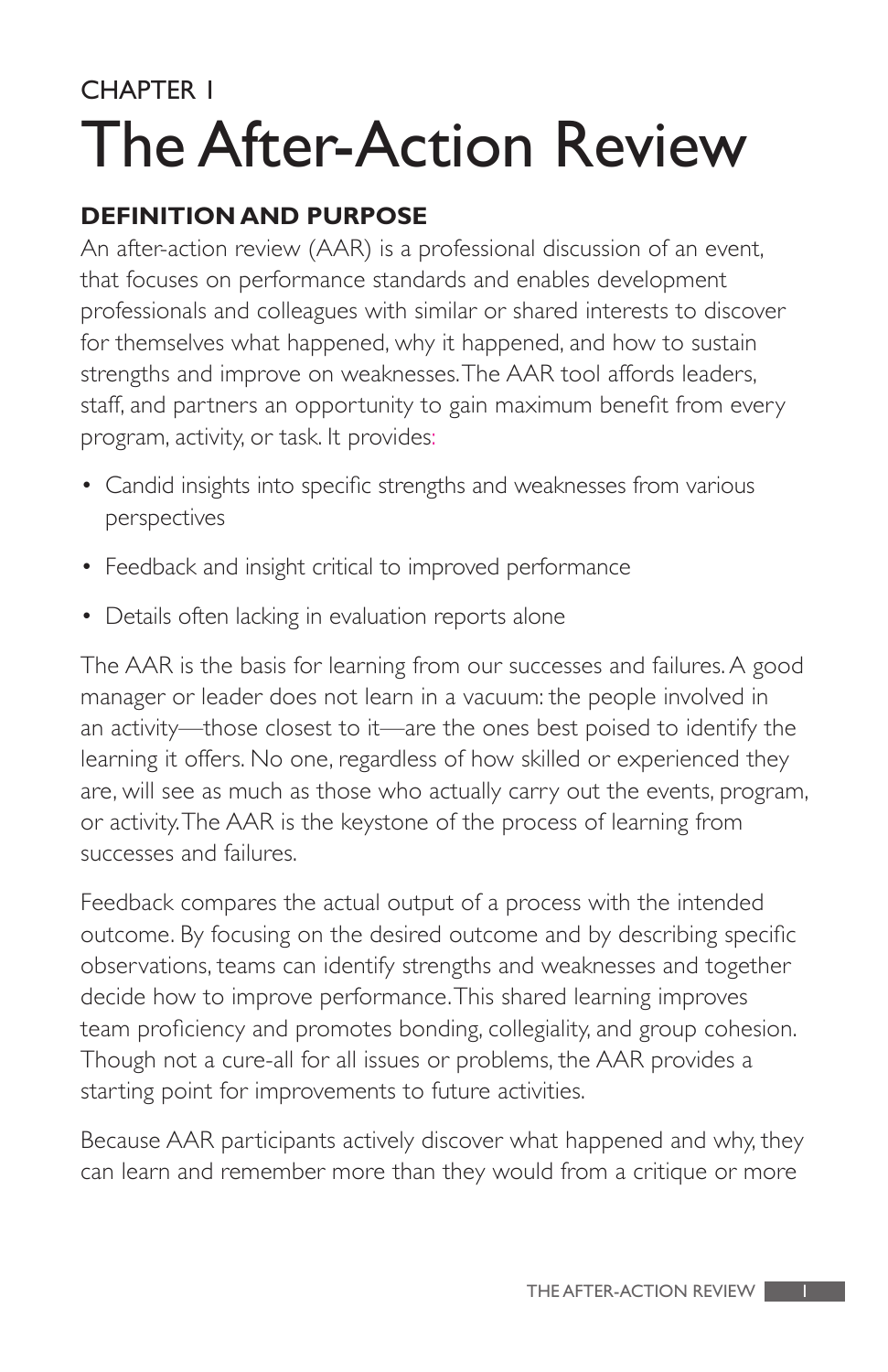formal evaluation. A critique only gives one viewpoint and frequently provides little opportunity for discussion of events by participants. Other observations and comments may not be encouraged.The climate of a critique, focusing on what is wrong, often prevents candid discussion and stifles opportunities for learning and team building.

Refer to Appendix A for a slide that can be used to talk about what the AAR is, is not, and its effectiveness.

#### **TYPES OF AARs**

All AARs follow the same general format, involve the exchange of ideas and observations, and focus on improving training proficiency. AAR organizers can decide whether the review will be formal or informal. See Appendix B for a review of key features.

**Formal AARs** require more resources and involve more detailed planning, coordination, logistical support, supplies, and time for facilitation and report preparation. A facilitator guides the review discussion, and notes are recorded on flip charts with the help of a dedicated scribe.The meeting should follow an agenda, using the four guiding questions to set up the "meat" of the discussion. Following the AAR session itself, a formal report is presented. Recommendations and actionable items are later brought to the attention of Agency management.

**Informal AARs** are usually conducted on-site immediately following an event, activity, or program.They require a different level of preparation, planning, time to be carried out, facilitation, and reporting. Frequently, an informal AAR is carried out by those responsible for the activity, and if necessary, the discussion leader or facilitator can either be identified beforehand or chosen by the team itself. As with a formal AAR, the standard format and questions guide the discussion.

Team or project leaders may use informal AARs as on-the-spot coaching tools while reviewing overall group or individual performance. For example, the team could quickly

• Evaluate performance against a desired standard or established performance objective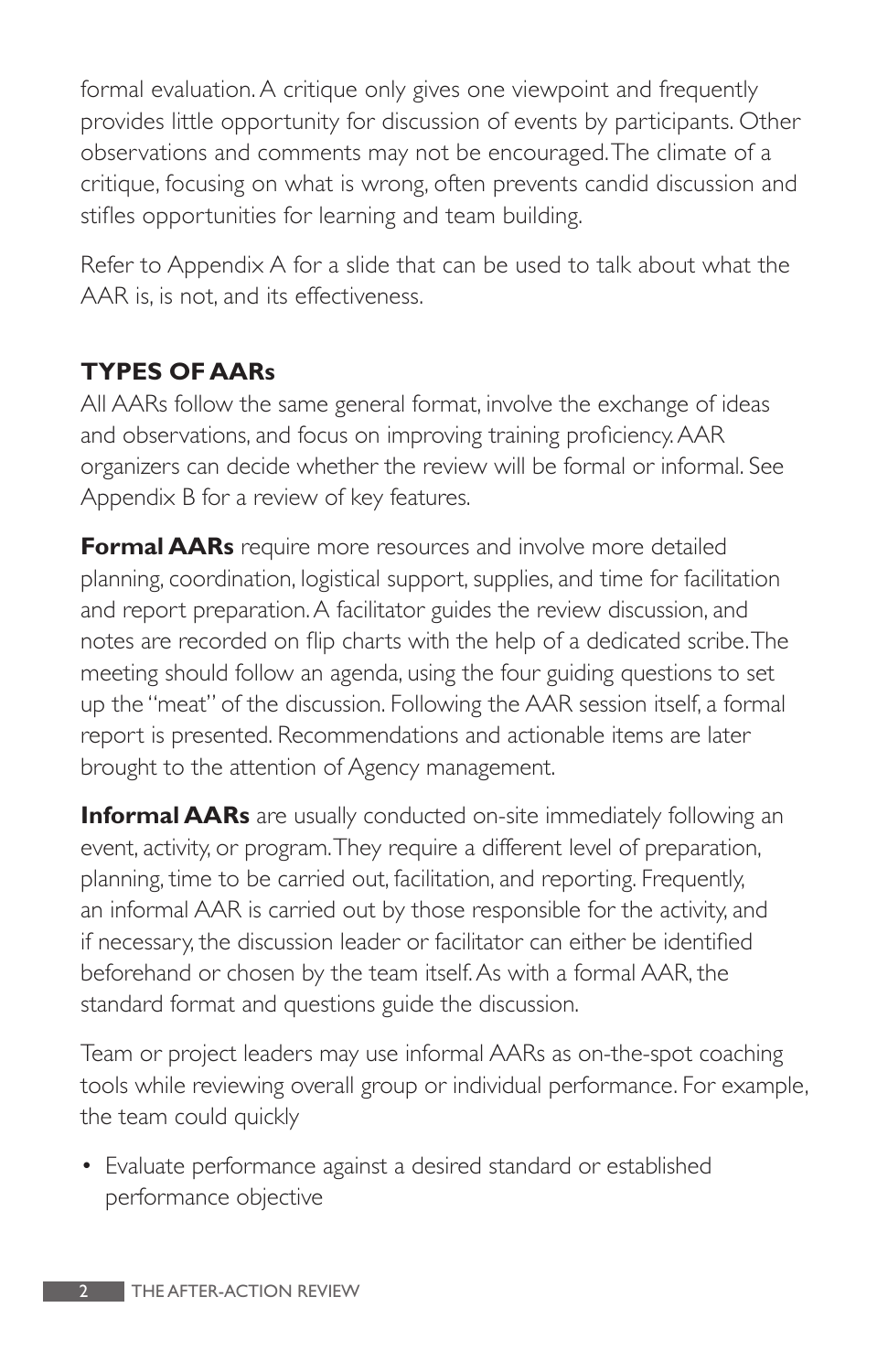- Identify strengths and weaknesses
- Decide how to improve performance

In addition, informal AARs provide instant feedback: ideas and solutions can be immediately put to use, and the team can learn from them for future or similar application. Providing direct feedback, just in time, is a key strength of the informal AAR.

#### **PLANNING AND CARRYING OUT THE AAR**

The date and time of the AAR should be identified as part of the planning schedule for the event. It is imperative that the AAR be considered as an integral part of the entire planning process.

The AAR process has four steps:

- Step 1. Planning the AAR
- Step 2. Preparing for the AAR
- Step 3. Conducting the AAR
- Step 4. Following up (using the AAR results)

Refer to Chapters 2 through 5 for more details about these four steps. The following chart summarizes the actions leaders should follow to ensure effective AARs.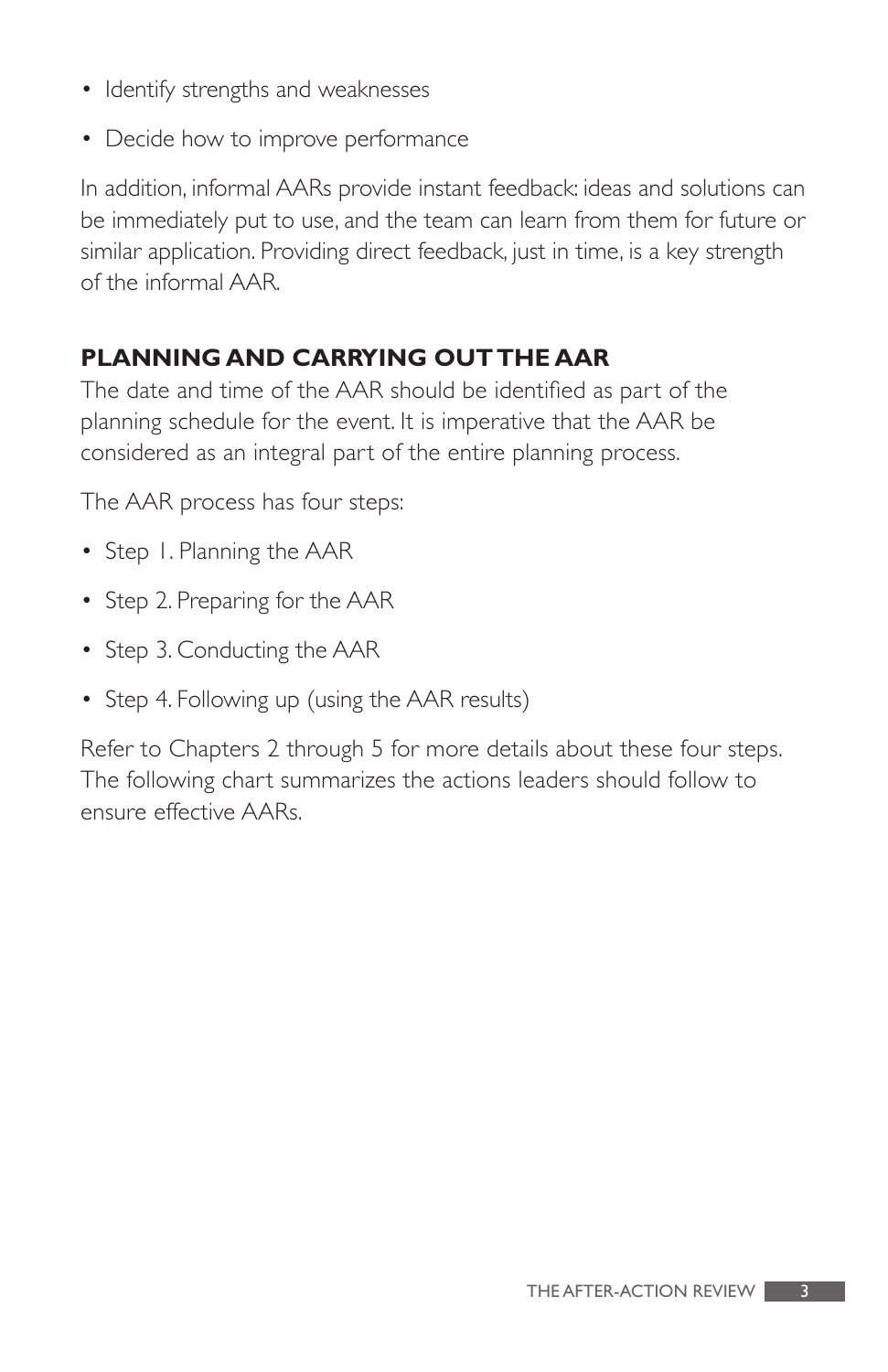#### **Planning the AAR**

- Identify an event or activity to be reviewed
- Identify the primary point of contact for the review
- Determine when the AAR will occur
- Decide who will attend the AAR
- Select when and where the AAR will take place (plan for no more than 90 minutes)
- Confirm who will support the AAR (technical lead, champion, point of contact, scribe)

#### **Preparing for the AAR**

- Select a facilitator
- Confirm the venue and agenda
- Obtain input from interested parties
- Announce the AAR and compile list of attendees
- Make logistical arrangements and set up the venue

#### **Conducting the AAR**

- Seek maximum participation
- Maintain focus on a positive and informative AAR
- Ensure honest, candid, and professional dialogue
- Record key points

#### **Following up (using the AAR results)**

- Determine actionable recommendations that will improve the process
- Identify tasks requiring senior leadership decisions
- Determine a follow up schedule and point of contact for each follow-up action
- Provide assistance and support as required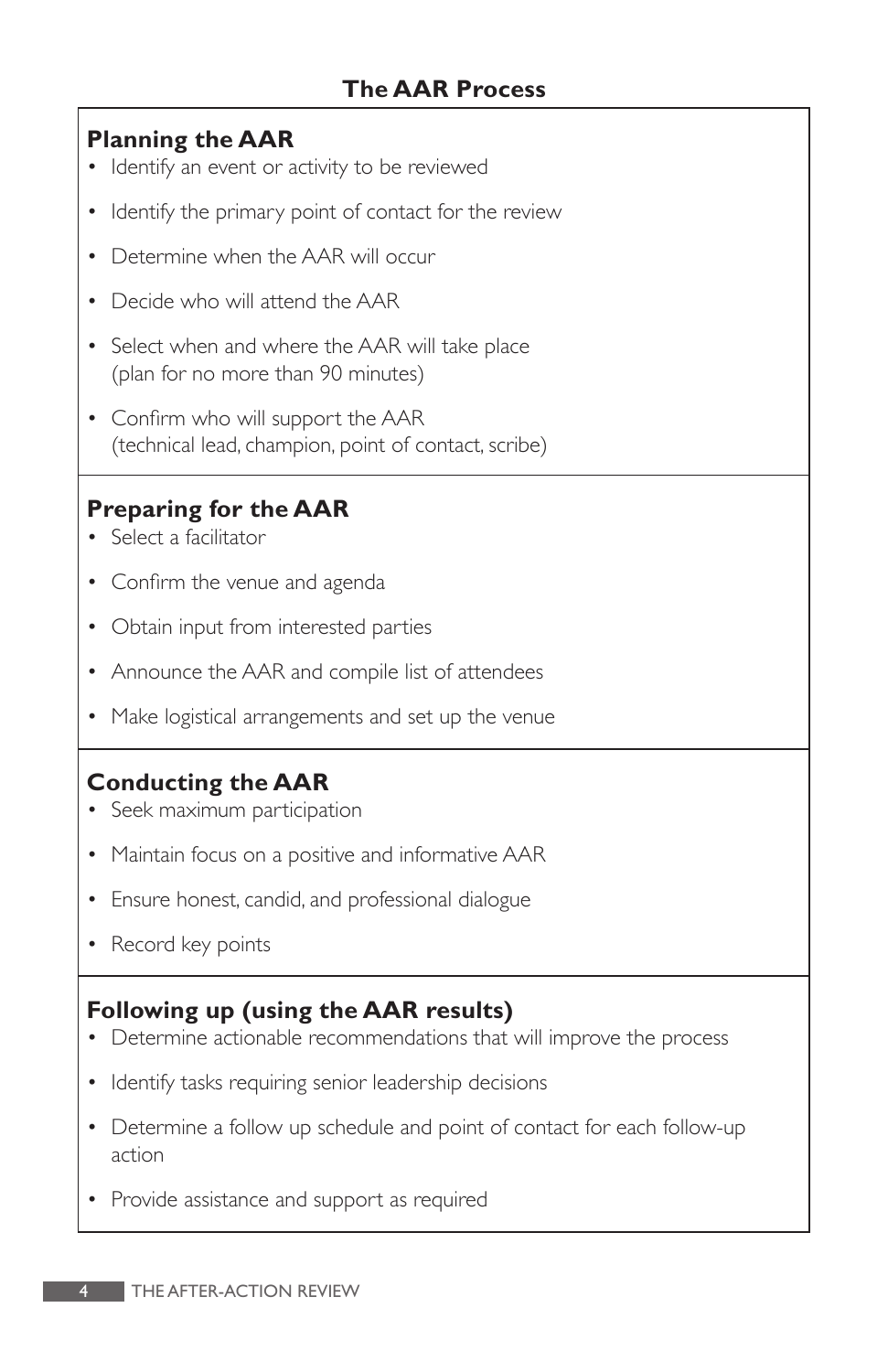#### **Notes:**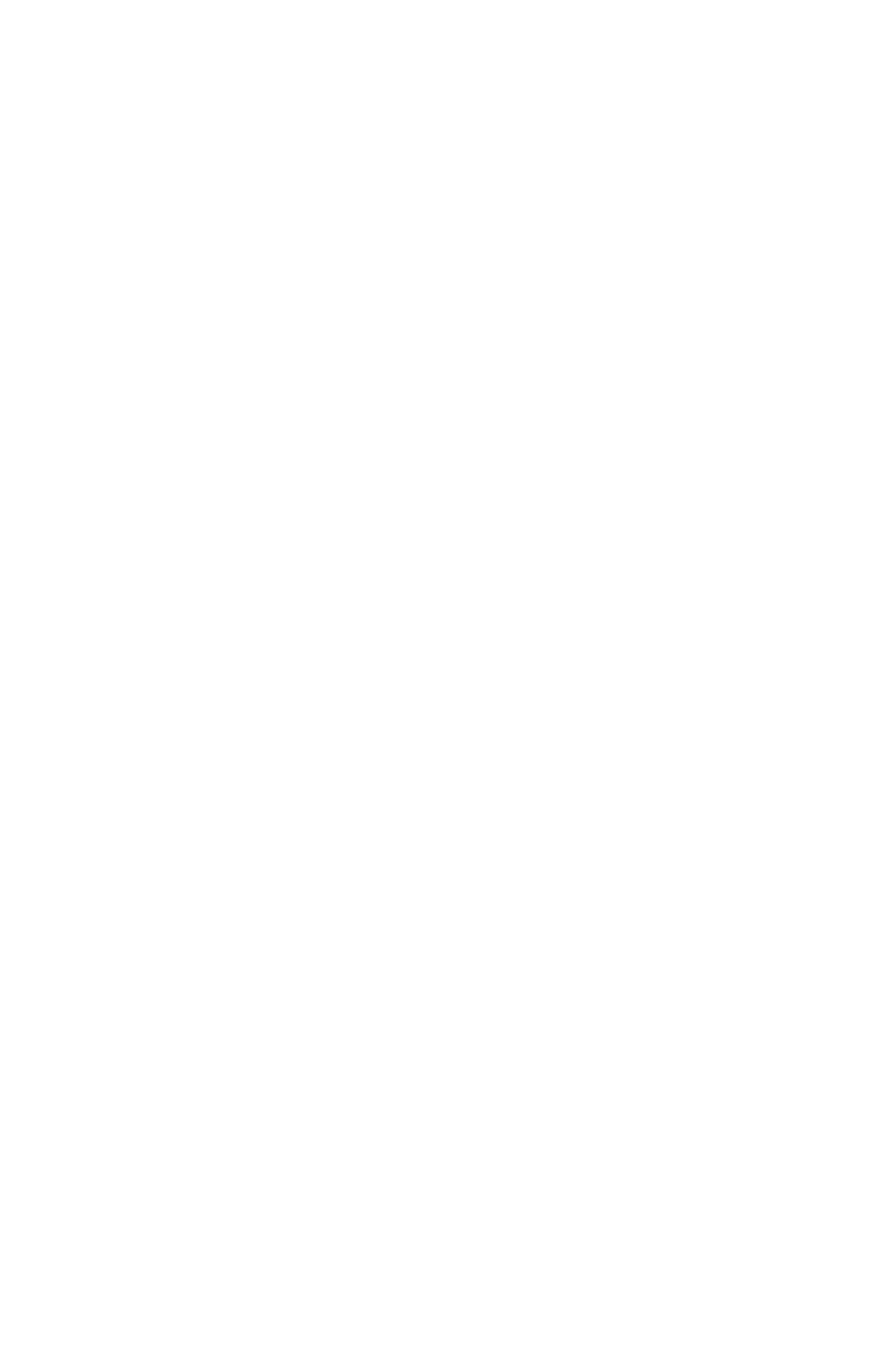## CHAPTER 2 Planning the After-Action Review

#### **IDENTIFY THE EVENT OR ACTIVITY TO BE REVIEWED**

Leadership, or others invested in the sustainability of an event, activity, or process, decides on the topic of the review.The scope and substance of the review can be large-scale or far-reaching, or it can be relatively specific or narrow.

The review may focus on substantive issues: problems being solved, opportunities or challenges that were addressed, a concrete product, or a discrete event or activity. Or the review may focus on process: support, logistics, technology, etc. Regardless of what is decided for the AAR topic's scope, boundaries, and specific content, it is critical to be clear about those parameters so that all review participants, as well as individuals who will read and be affected by the report, understand what is covered.

#### **IDENTIFY PRIMARY POINT OF CONTACT FOR REVIEW**

It is important to identify the single Point of Contact (POC) for each review.The POC is someone with a vested interest in completing the review. In addition, the POC should have broad and sufficient access to the necessary people, resources, leadership, ideas, and additional input needed to carry out the review.The POC ensures that notes are captured from the review discussion and that the report is prepared and submitted. Finally, the POC takes responsibility for any required next steps identified in the report or as implied by its production.These could include follow-on actions, securing broader visibility for the report, and addressing any related actionable recommendations.

#### **DETERMINE WHO WILL ATTEND**

The team, project, or activity leader specifies who must attend each AAR. Normally, only key players attend. At times, however, more participants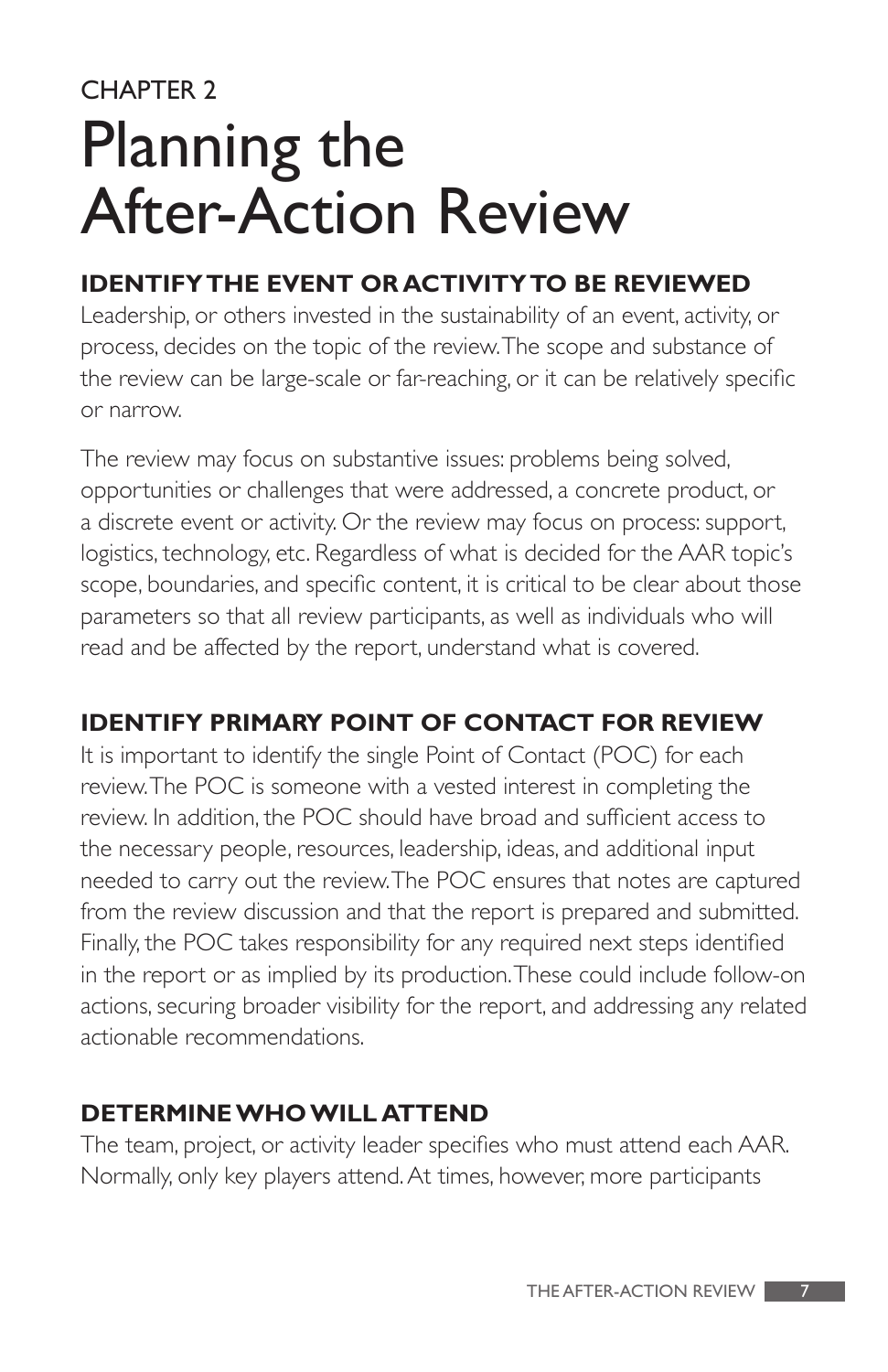will yield better or more complete feedback. Leaders must select as many participants as appropriate for the task and the overall conduct of the AAR. In some cases, it might be useful to identify a representative from a particular group, point of view, or interest area to provide additional input into the reviews. A separate discussion can be held beforehand, and one of the key players can "represent" the relevant AAR feedback in the actual AAR session. Or, if appropriate, one or two additional participants can attend the session.

#### **DETERMINE WHEN THE AAR WILL OCCUR**

The AAR should occur as soon as possible after an event, and when possible within the first two weeks. Participants will receive better feedback on the overall performance and remember the lessons longer if the AAR is timely and the conduct of the AAR is not rushed.The AAR should last no longer than 90 minutes.

#### **SELECT AN AAR LOCATION**

When feasible, the AAR location should be accessible to all participants, well supplied with materials for the AAR, and readily available in case of schedule changes.

#### **CONFIRM WHO WILL SUPPORT THE AAR**

The purpose of the AAR is to give management and the team closest to an event, process, or activity the best opportunity to sustain successes and introduce necessary improvements and changes. It is important to enlist key leader support early and keep participants interested, involved, and informed throughout the AAR process.This leadership presence and engagement signals that there is an organizational champion who supports the AAR process and understands its contributions to increased learning, knowledge-sharing, sustainability of success, and change.

Determine the other aspects of support. Identify the event or activity's technical lead, champion, organizational point of contact, and the scribe and/or report writer.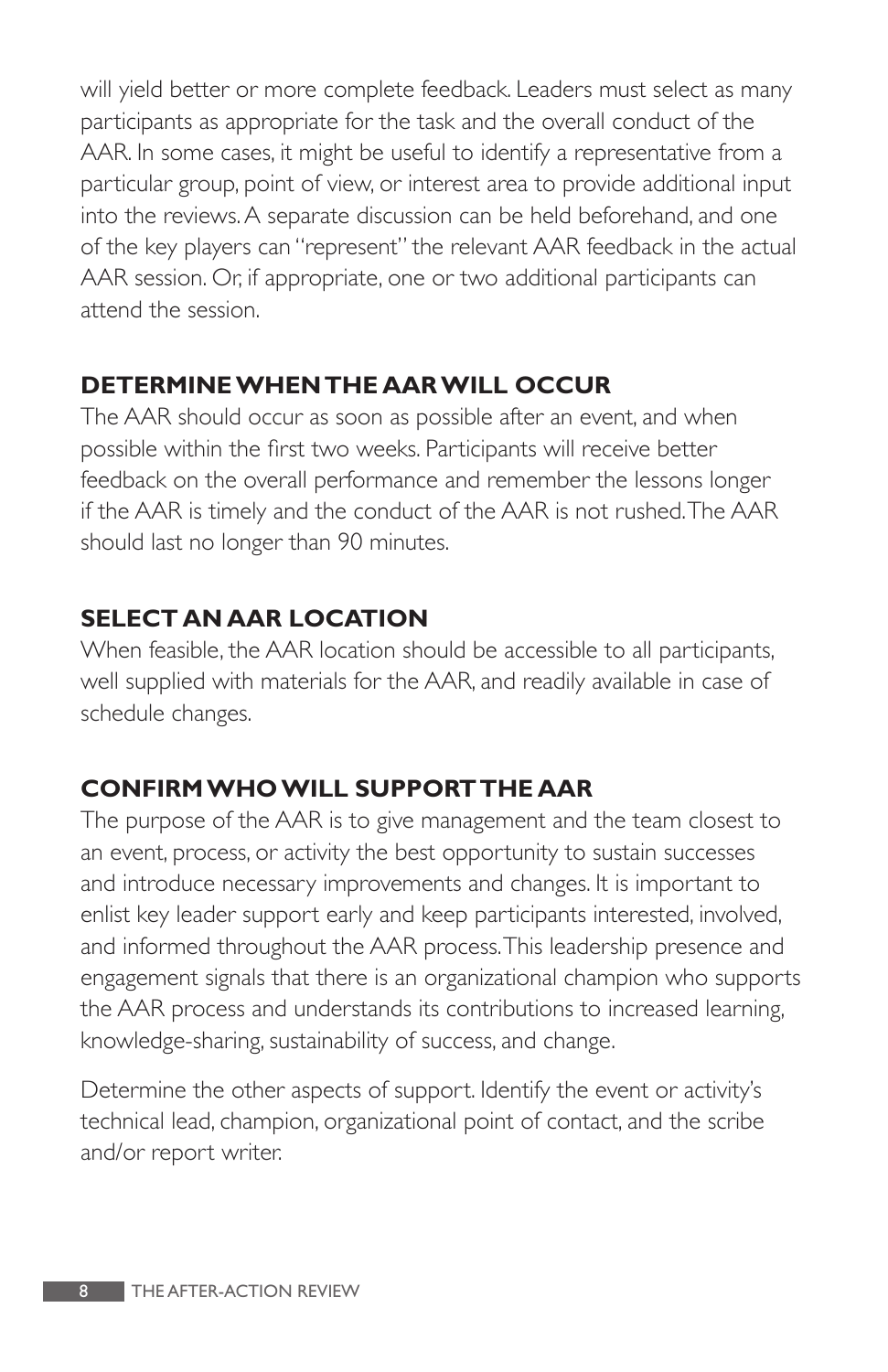### CHAPTER 3 Preparing for the After-Action Review

After the AAR topic has been confirmed, details regarding its conduct should be reviewed. (For a concise list of planning and preparation steps, refer to Appendix C, Checklist for Planning and Holding an After-Action Review). Arranging for facilitation and handling all logistical support should be done by the "owner" of the AAR—the organization or office being reviewed.

#### **FACILITATION**

When an outside facilitator is used (normally during the formal AAR), it is important to identify someone who is able to focus and guide the review discussion. While the AAR facilitator should maintain objectivity throughout the review, it may be useful to enlist someone who is somewhat knowledgeable about the subject or topic of the review.That would minimize the learning curve and enable technical discussions to be carried out and recorded clearly. If the team decides to conduct an AAR under its own leadership, the team leader must ensure that all background materials are considered—reports, surveys, planning documents or other input.This will yield an AAR that is complete, thorough, and appropriate.

#### **CONFIRM THE VENUE AND AGENDA**

The activity's logistical support staff should make final arrangements for the venue.This includes developing plans or instructions for room setup, supplies, and any supporting documents and historical materials.The facilitator should finalize the agenda and copy it for distribution to the participants. If needed, flip charts can be prepared, to keep discussion moving swiftly and smoothly and to support notes being captured by the scribe and/or person responsible for the report.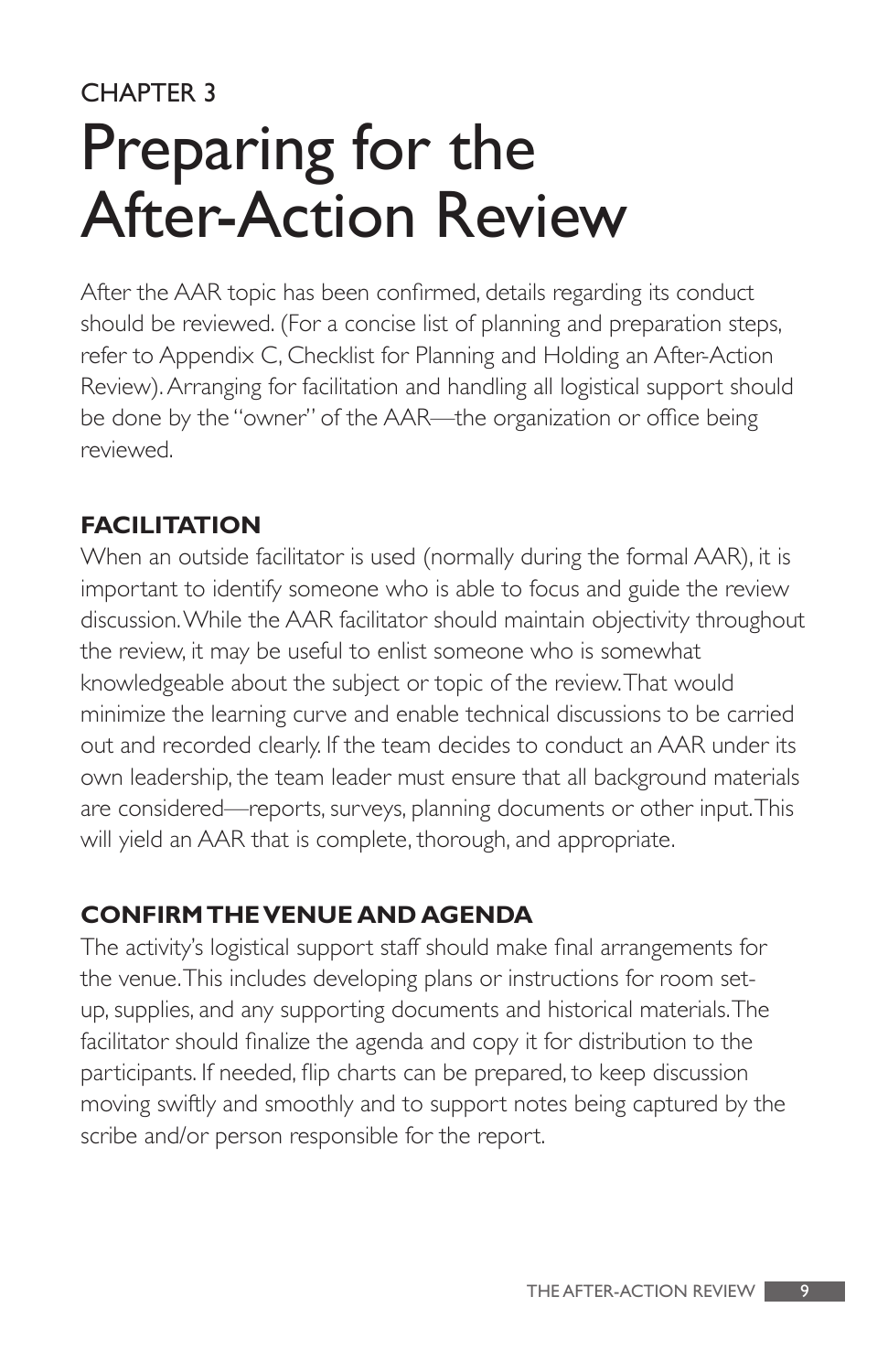#### **OBTAIN INPUT FROM INTERESTED PARTIES**

In many cases, an event, activity, or program attracts interest or engagement from others beyond those comprising the immediate or core team. For example, customers, stakeholders, or others engaged in similar or related activities or programs might be able to offer interesting ideas and recommendations that would be of value to the review process and the AAR report.The facilitator determines whether and how to represent that input for the actual AAR. Before the review session, the facilitator or a designated team member should consult with these outside representatives and then summarize the input for the AAR.

The topic leader should determine whether and how to represent that input in the AAR. It might be useful to identify a representative from a particular group, point of view, or interest area and invite that individual to attend the review session. Selected or relevant observations, ideas, and recommendations could be conveyed to a member of the core group, who would bring them into the AAR discussion when and as appropriate. Additionally, it might be more appropriate to collect this feedback during a separate session, to be carried out later.

#### **SEND ANNOUNCEMENT AND COMPILE ATTENDEE LIST**

It is important to know who will be attending the AAR session. Collecting RSVPs ensures that the commitment is being taken seriously by both leadership and those closest to the event, activity, or program. In addition, the leader or organizational point of contact for the review should confirm that a scribe/recorder will attend and that there is clear understanding of what the review notes and the report should include.

#### **MAKE LOGISTICAL ARRANGEMENTS AND SET UP VENUE**

See Appendix D for suggested checklist showing the logistical support needed prior to, during, and after an AAR.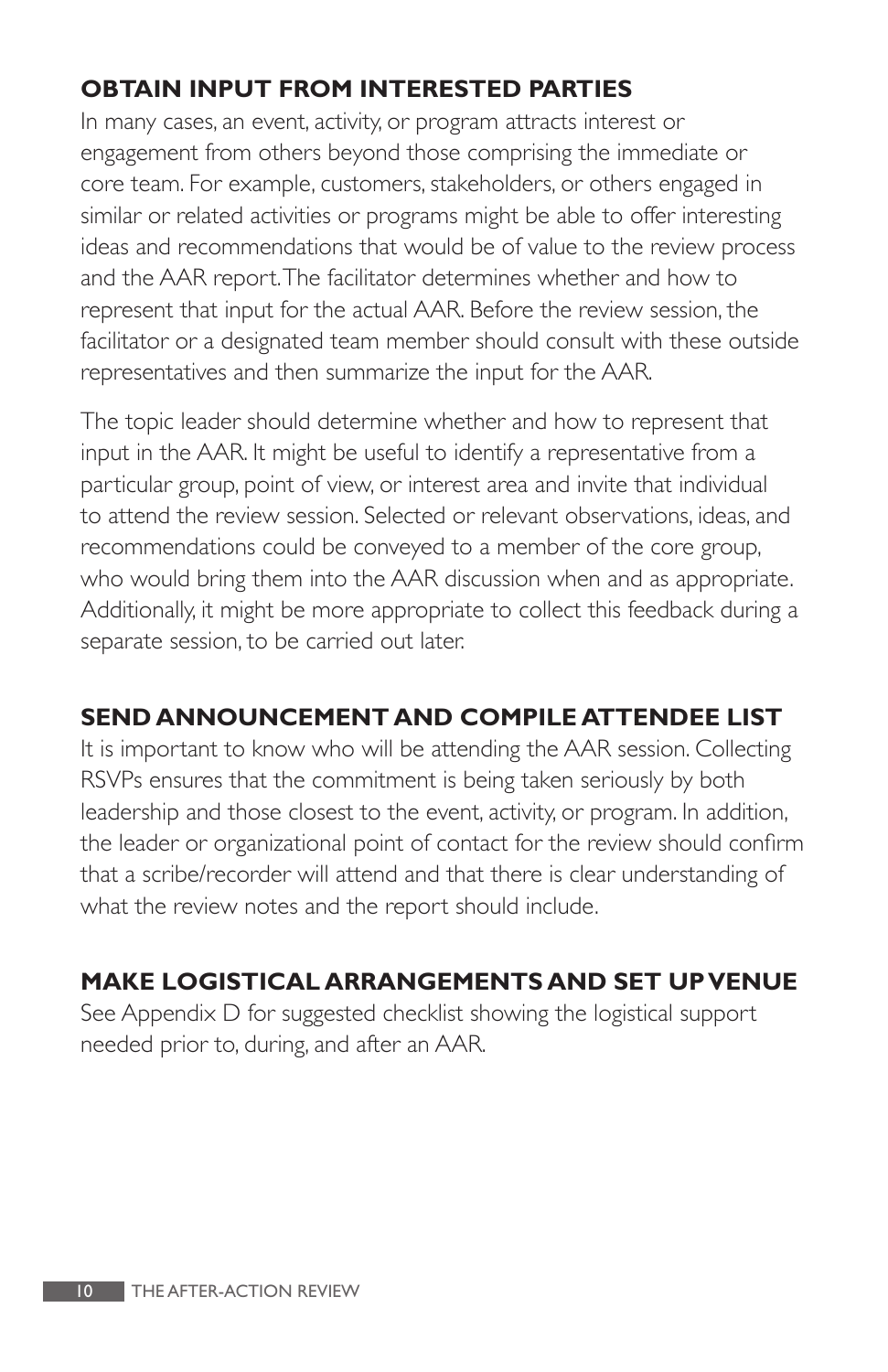## CHAPTER 4 Conducting the After-Action Review

#### **INTRODUCTION AND GROUND RULES**

The event, activity, or program is completed, AAR preparation is complete, and the key players are at the designated AAR site. It is now time to conduct the AAR.

Each AAR can be opened in a variety of ways. One proven method is to begin the session with an "attention getter"— a joke, an appropriate anecdote, or an example that illustrates the AAR process itself.

Then, the AAR facilitator should review the purpose and sequence of the AAR to ensure that everyone understands what an AAR is and how it works.The introduction should also include some ground rules for conducting and managing the discussion and notes on the role of the facilitator. (See Appendix E for sample ground rules and the role of the facilitator.)

The substantive introduction to the AAR itself should include the following:

- An AAR is a dynamic, candid, professional discussion of the event, activity, or program itself. Everyone can, and should, participate if they have an insight, observation, or question that will help identify and correct deficiencies or maintain strengths.
- An AAR is not a critique or a complaint session. No one, regardless of rank, position, or strength of personality has all of the information or answers. AARs maximize learning by offering a venue for staff and leadership to talk frankly about a topic, produce a report, and better understand how to carry out similar events, activities, or programs in the future.
- An AAR is not a full-scale evaluation or evaluation report.That is, an AAR does not grade success or failure.There are always weaknesses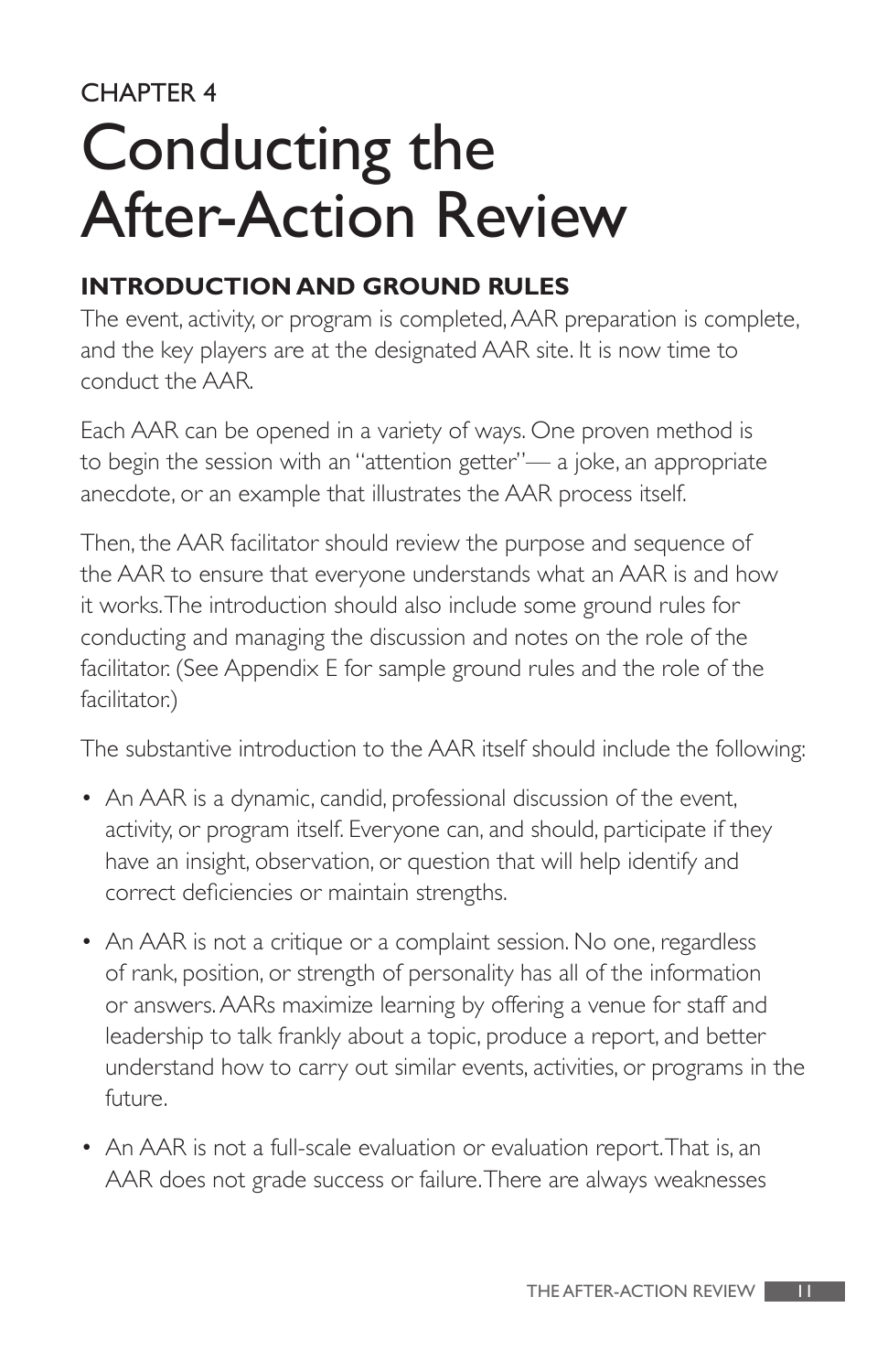to improve, strengths to sustain, and opportunities to learn from experience.

- An AAR answers four major questions:
	- o What was expected to happen?
	- o What actually occurred?
	- o What went well, and why?
	- o What can be improved, and how?

#### **FACILITATION OF THE AAR**

The AAR facilitator should make a concerted effort to draw in and include all participants in the AAR session. A sample agenda for the AAR is included in Appendix F to help structure the discussion.The following techniques can help create an atmosphere that invites and is conducive to maximum participation.The facilitator should:

- Reinforce the fact that it is permissible to disagree
- Focus on learning
- Encourage people to give honest opinions
- Use open-ended questions to guide the discussion
- Paraphrase, re-state, and summarize key discussion points
- Invite input from an activity or program's leadership, to establish context, set discussion parameters (if any), and introduce or reinforce the way ahead

#### **WHAT DID WE INTEND TO DO?**

The facilitator can open the discussion by beginning with a big-picture question, such as "Looking broadly at this event/activity/program, how would you describe it, in one sentence?"This will help frame the introduction or background that goes into the report's opening paragraph.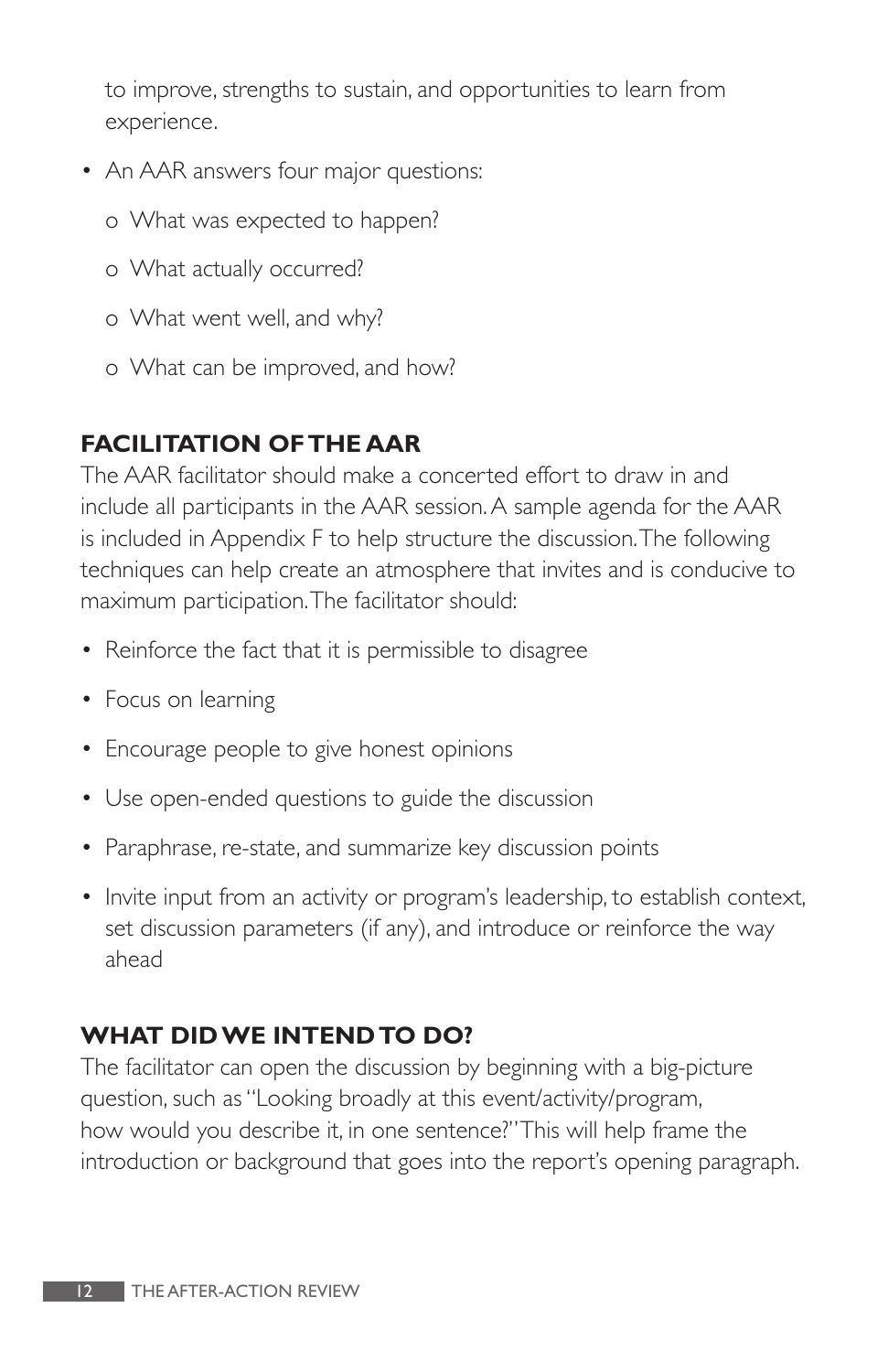Then the AAR facilitator should ask the participants to talk, in complete detail, about what was intended or envisioned. What was the purpose and objectives? Who was the audience? What was the timing? Who was involved? What outcomes and outputs were intended? What products were to be produced? What were the guidance and standards for those engaged in this event, activity, or program? What were the underlying conditions or issues of context or environment?

The facilitator and/or the recorder/scribe should take notes on all that was discussed. Flip charts are a convenient tool to make these notes visible for all participating in the review and better ensure a common understanding of and agreement to what is said.

#### **WHAT ACTUALLY HAPPENED?**

The AAR facilitator now guides the review using a logical sequence of events to describe and discuss what happened. He/she should not ask yes or no questions, but encourage participation and guide discussion by using open-ended and leading questions. An open-ended question has no specific answer and allows the participants to reply based on what they perceived as significant. Open-ended questions are less likely to put participants on the defensive. For example, it is better to ask,

"How did you think the townspeople would respond to your request?" —rather than—

"Why did you ask the townspeople that question?"

As the discussion expands and more participants add their perspectives, what really happened will become clear. Remember, this is not a critique or lecture; the facilitator does not tell the participants what was good or bad. However, the discussion should ensure that specific issues are revealed, both positive and negative in nature. Skillful facilitation will ensure the AAR does not gloss over mistakes or weaknesses.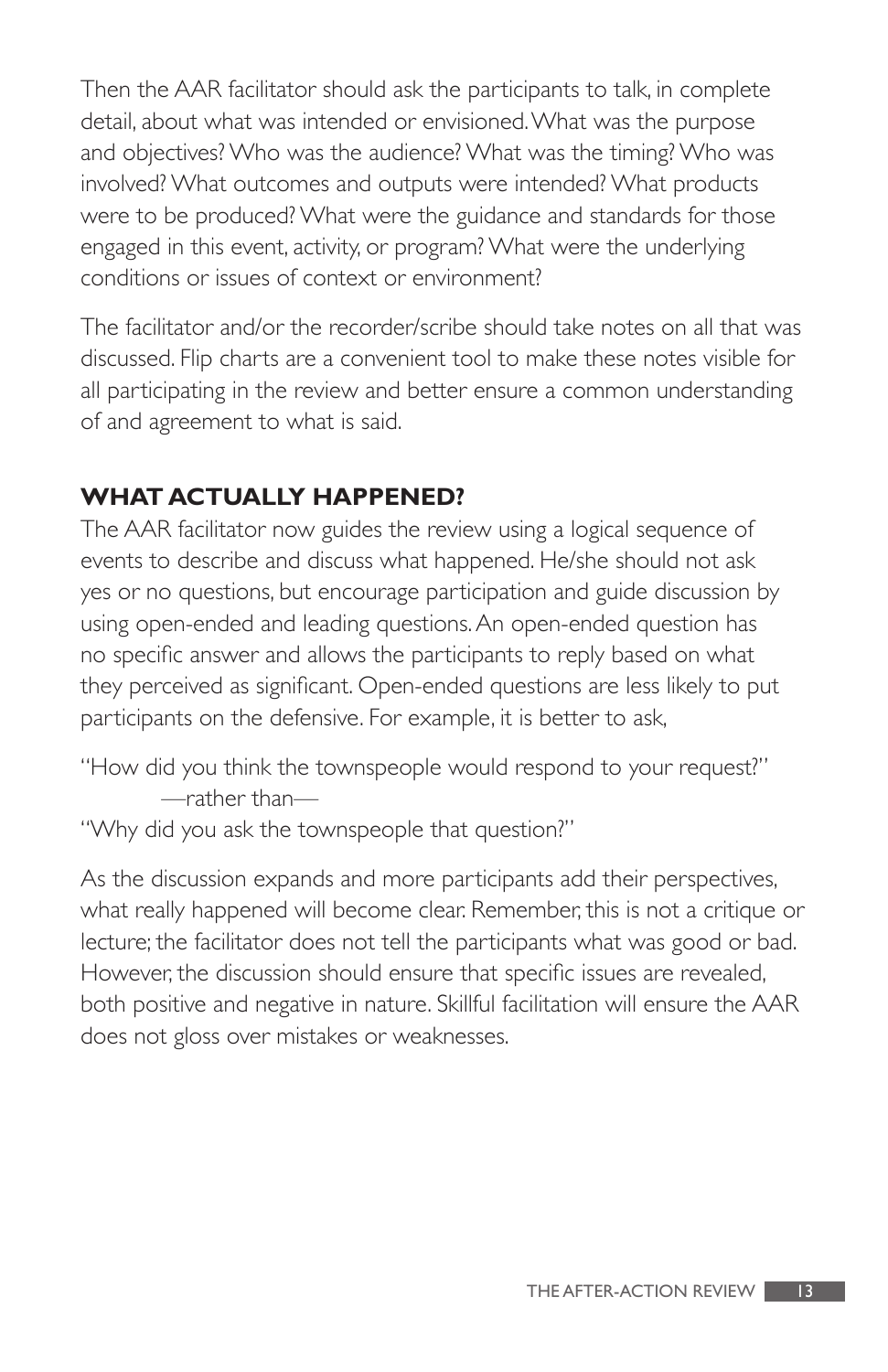#### **DISCUSSION OF KEY ISSUES**

#### **What went well and why, and what can be improved and how?**

The AAR is a problem-solving process.The purpose of discussion is for participants to discover strengths and weaknesses, propose solutions, and adopt a course of action to correct problems. Leaders can guide the discussion using one of the three techniques described below.

#### **DISCUSSION TECHNIQUES**

#### **Chronological Order of Events**

This technique is logical, structured, and easy to understand. It follows the flow of the activity from start to finish. By covering actions in the order they took place, participants are better able to recall what happened.

#### **Key Events,Themes, or Issues**

A key events discussion focuses on critical events which directly support identified objectives before the event began. Keeping a tight focus on these events prevents the discussion from becoming sidetracked by issues which do not relate to the desired objectives.This technique is particularly effective when time is limited.

#### **Optional Discussion Guide**

When relevant or useful, the AAR facilitator can employ a blended discussion technique that draws from elements of a chronological or thematic review. In addition, it may be helpful to collect information by:

- Drilling further into the process or resources behind an event or set of events
- Asking participants to identify unexpected results and discuss their impact on the review topic(s)
- Collecting data through complementary or more detailed review methods (evaluations, studies, statistics, etc.)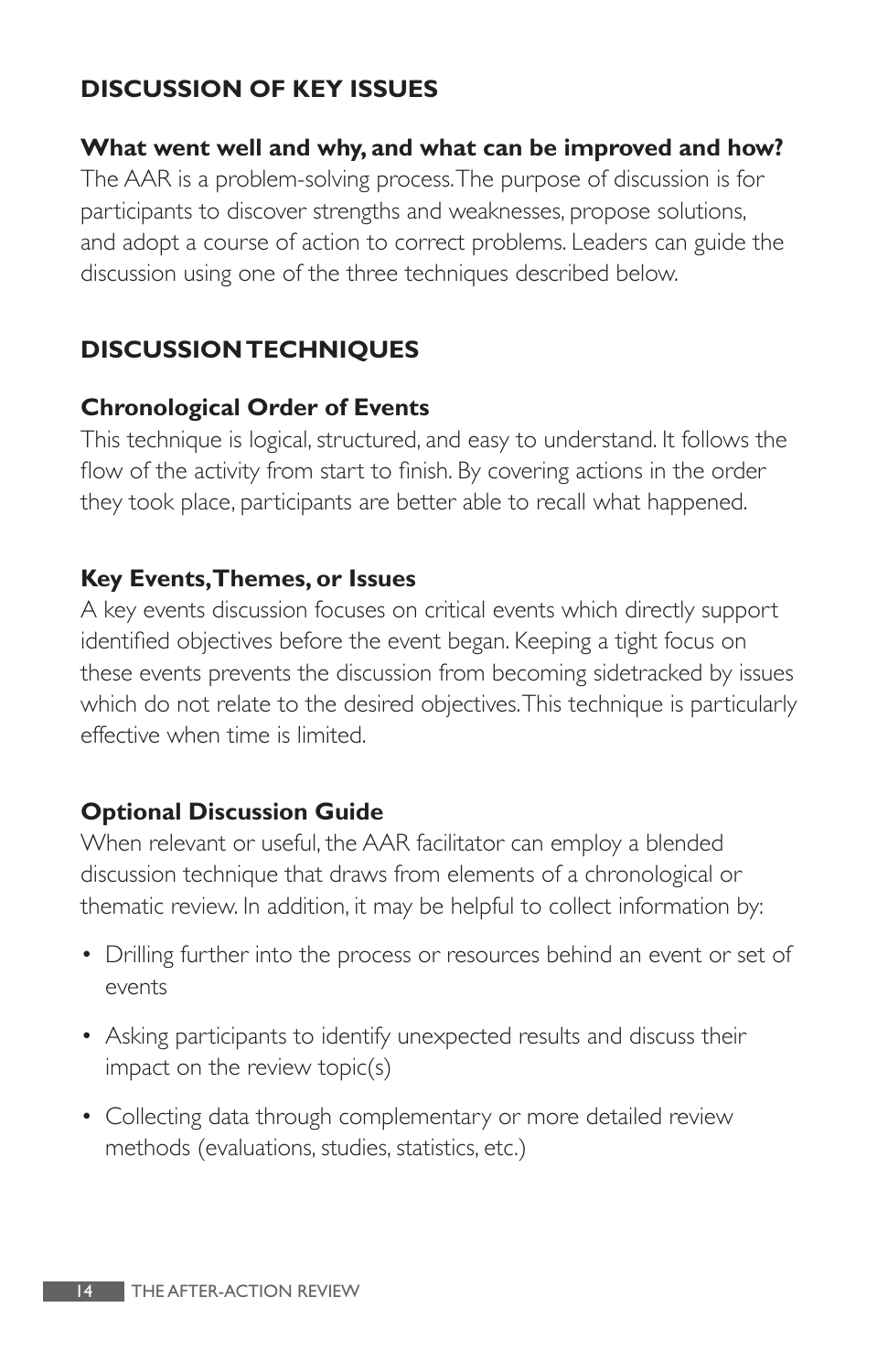#### **FLEXIBILITY**

One of the strengths of the AAR format is its flexibility.The facilitator can use a chronological format to structure the discussion, or the discussion can be organized around key events, themes, or issues. Process items (logistics, management, administration, and support) can be discussed separately or woven into the substantive discussion. Each technique will generate discussion and will identify strengths and successes, weaknesses and areas for improvement; and concrete, actionable recommendations. The AAR facilitator must remember to:

- Be specific; avoid generalizations
- Be thorough, covering all relevant aspects of the program or event
- Focus on issues related to the activity's purpose or objective
- Guide participants toward identifying corrective actions and solutions to address areas of weakness
- Summarize often
- Introduce the way ahead

#### **CLOSING COMMENTS (SUMMARY)**

To close the AAR session, the facilitator should review and summarize key points identified during the discussion.The session should end on a positive note, linking observations to recommendation for future improvement. The program, activity, or task leader can offer concluding remarks, reinforce plans and an outline for the AAR report, and introduce the way ahead.

#### **PREPARING THE REPORT**

Having completed the AAR, the report should be prepared by a participant in the session and structured along the lines of the session itself. For a suggested report outline, see Appendix G.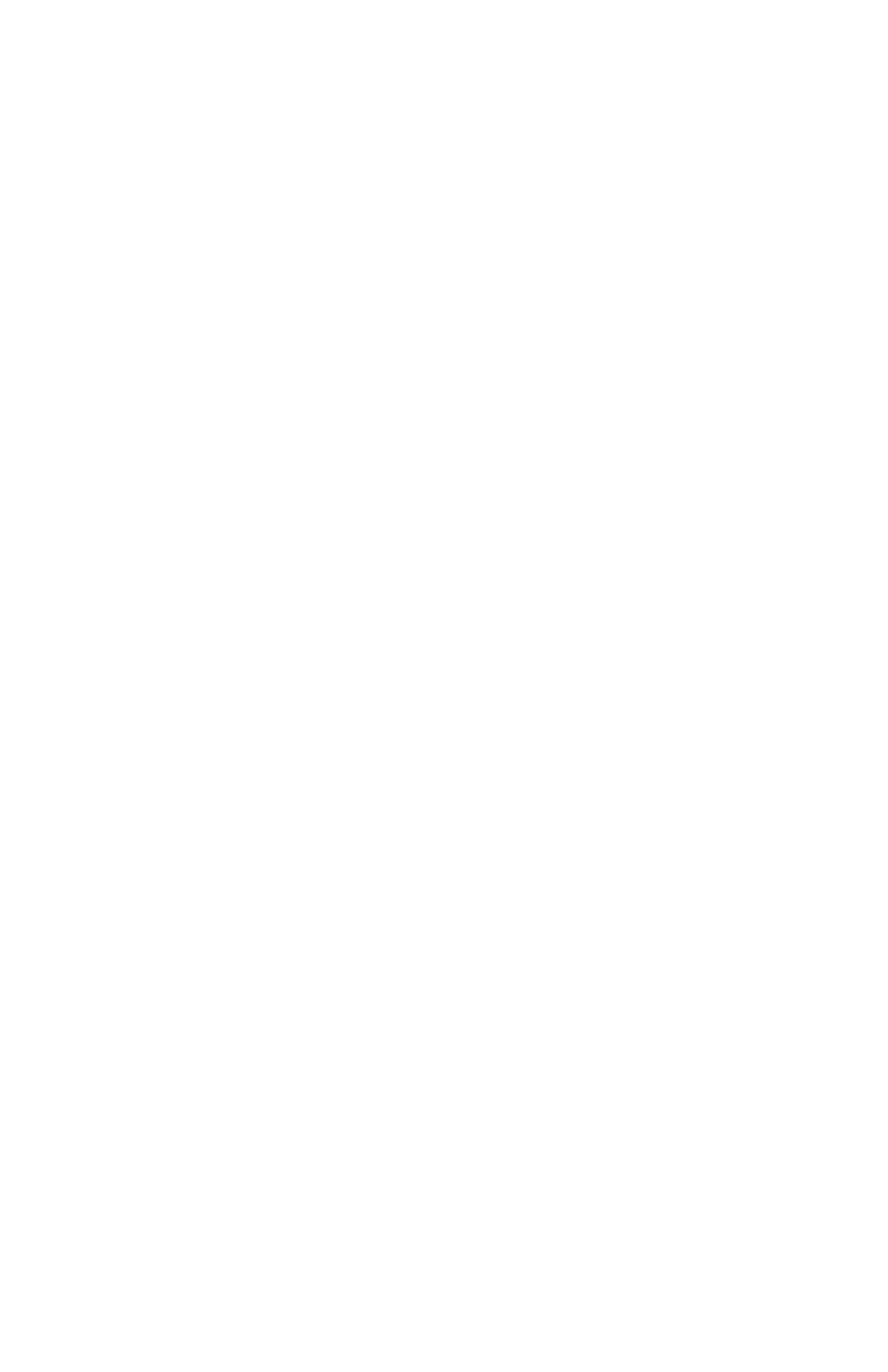## CHAPTER 5 Following Up: Using the Results of the After-Action Review

#### **BENEFITS**

The benefits of an AAR come from applying its results to future situations. AARs provide a dynamic link between carrying out a task and striving for excellent performance.They provide USAID management and leaders a critical tool to use when planning and implementing events, activities, or programs.Through a professional, candid, and complete review discussion, managers and staff can compare their performance against a standard and identify specific ways to improve future activities. By identifying actionable recommendations, the AAR defines necessary steps for improving the process for accomplishing a task or project.

#### **OPPORTUNITIES TO REINFORCE LEARNING AND KNOWLEDGE SHARING**

By applying its learning, a team can improve and perform to Agency standards. Remembering that the focus is to improve performance, by the end of an AAR, participants must clearly understand what worked well and why, what did not go well, and where improvements can take place.

The AAR is one aspect of the complete learning cycle and identifies the steps of "learn-before, learn-during, and learn-after." Each phase offers an important learning opportunity. Understanding that learning takes place *after* an event or activity is completed, and also *before* and *during* its conduct, USAID is well aware of the range of potential learning opportunities. "Learning during" allows room for immediately recognizing and correcting performance that is not up to standard.These on-thespot course corrections are valuable, whether dealing at the small-scale or detailed level or addressing larger or broader issues, challenges, or opportunities.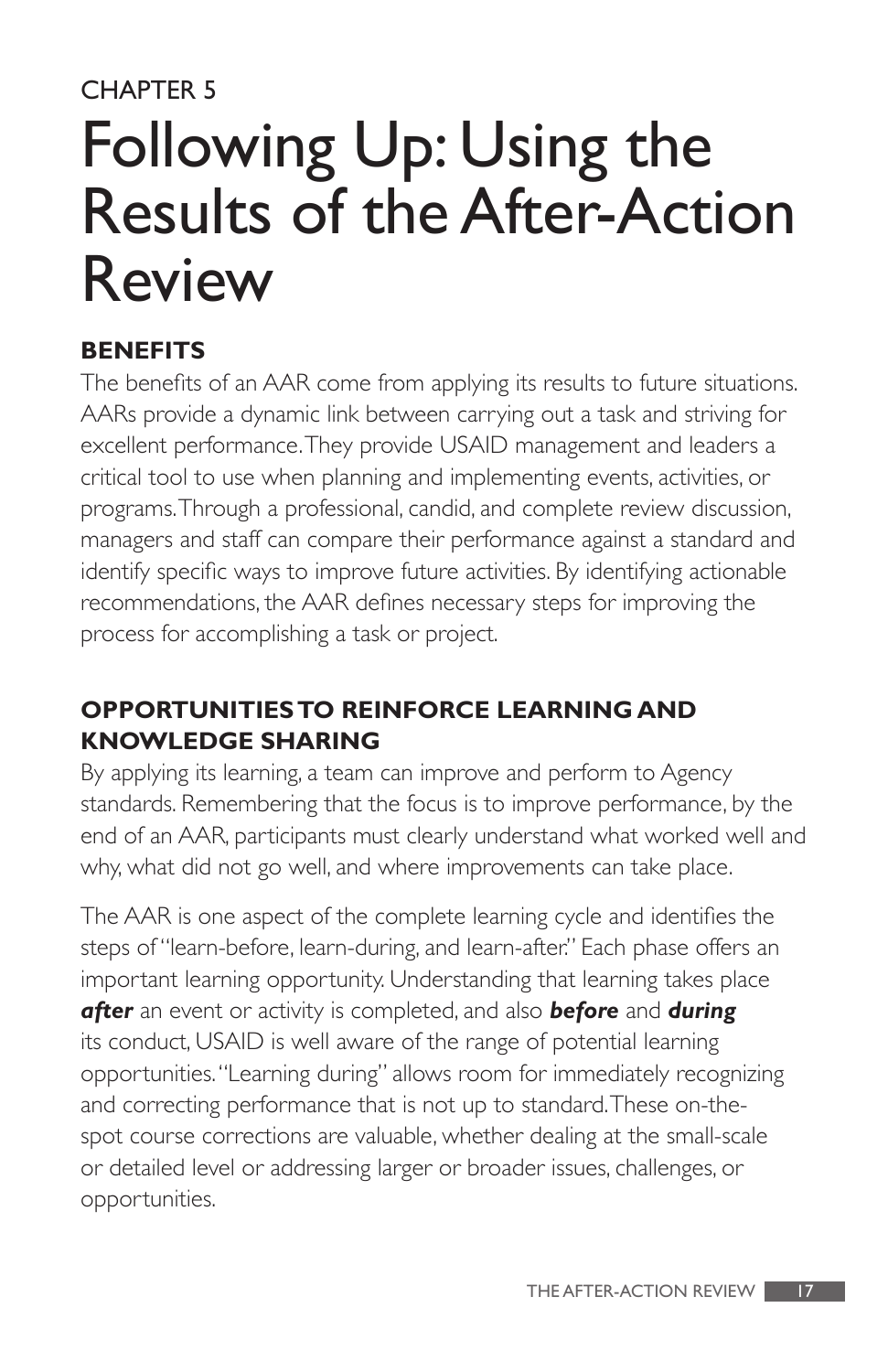The *peer assist*—an opportunity to learn before or during an event targets a specific technical or programmatic challenge; gains assistance and insight from people outside the team; identifies possible approaches and new lines of inquiry; promotes sharing of learning with each other; and develops strong networks among staff. It is important to hold a peer assist session early enough to make a difference.

As with the AAR, a peer assist is useful when:

- A team is about to respond to a crisis similar to one that another team dealt with earlier
- An individual, new to a role, is about to tackle something difficult and is aware that others have similar experience
- An individual has not done something for a while, so is not sure about how or whether processes, procedures, and other resources have progressed

#### **REVISED PROCEDURES**

An AAR may reveal problems with USAID's formal guidance and procedures. If so, leaders and managers must make revisions and ensure that they are communicated across the Agency and into the partner and inter-agency community when needed.This will assure that the changes are clearly understood and that they are able to be applied to support how USAID better accomplishes its development mission.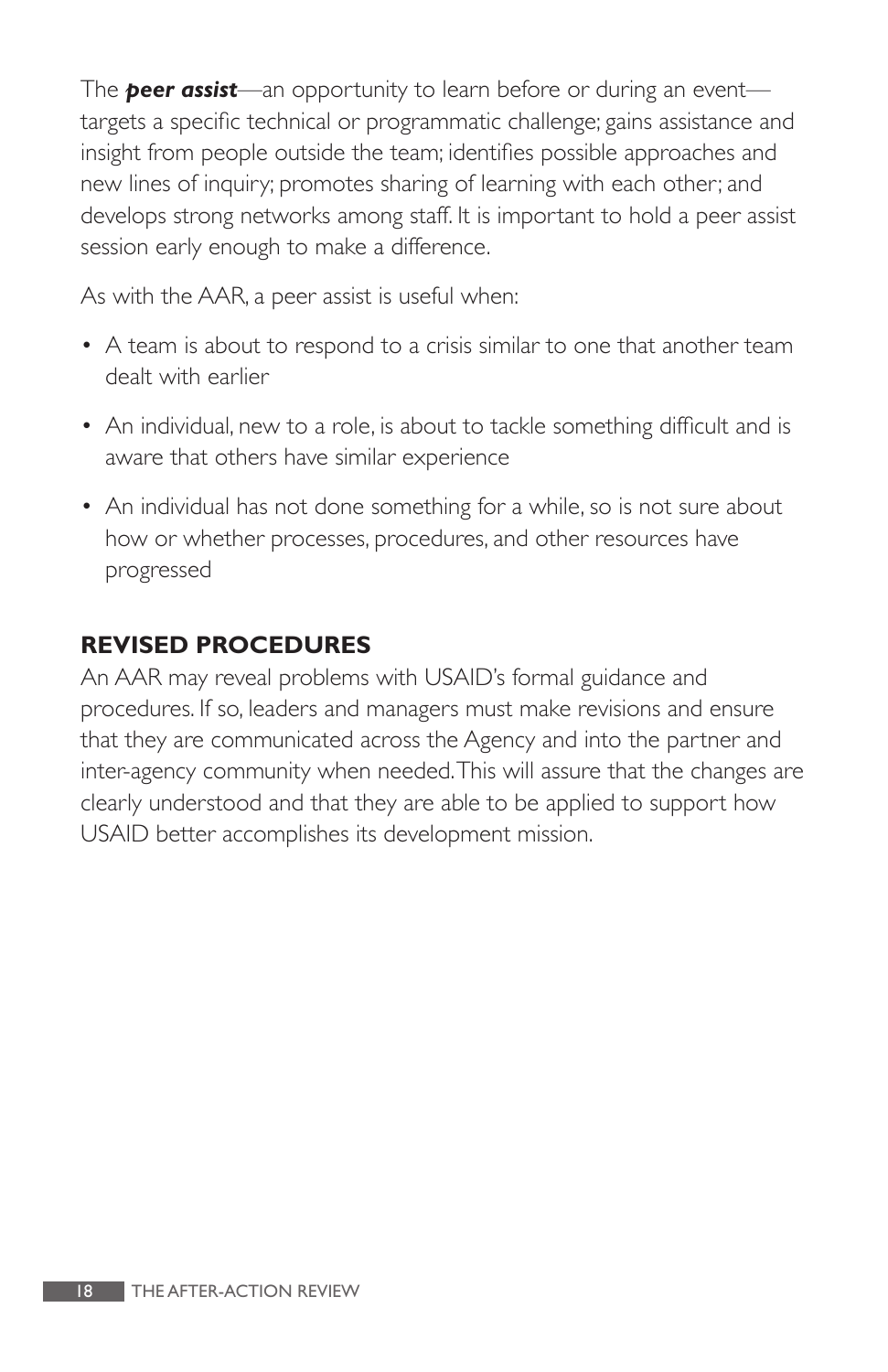#### APPENDIX A

# After-Action Review Key Points

#### **The After-Action Review (AAR)**

- Is a dynamic, candid, professional discussion
- Focuses on results of an event/task/activity
- Identifies how to sustain what was done well
- Identifies recommendations on how to improve shortfalls
- Requires everyone's participation to help identify and correct deficiencies or maintain strengths

#### **The AAR is Not**

- A critique or complaint session (everyone learns from each other)
- A full-scale evaluation (or evaluation report)
- A cure-all for all problems

#### **The AAR is Effective When**

- Leaders support it
- It is done immediately—by the team, for the team
- Participants agree to be honest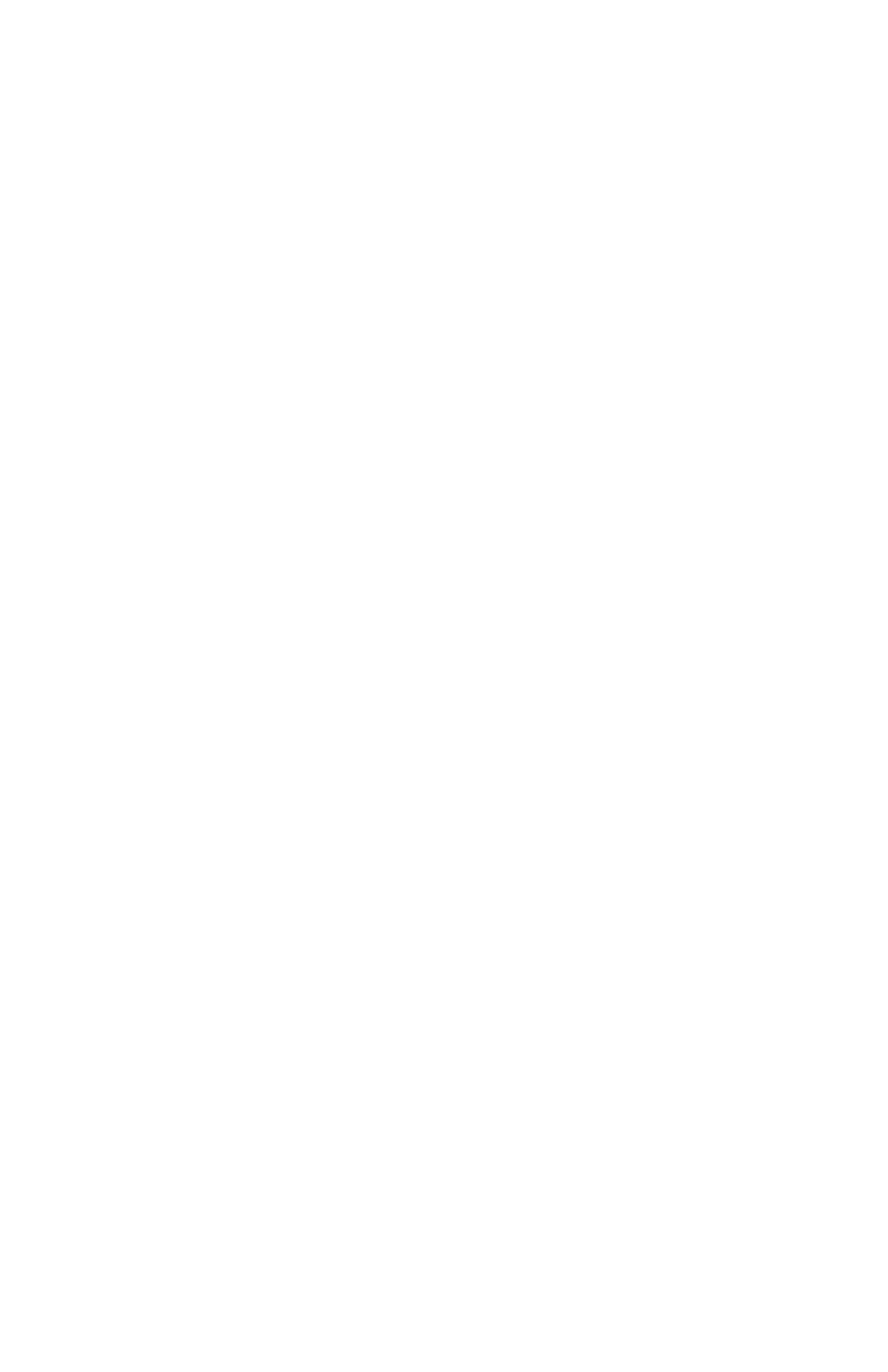#### APPENDIX B

# After-Action Review Key Features

| <b>Formal Reviews</b>                                                                                                                                                                                                                                               | <b>Informal Reviews</b>                                                                                                                                                                                                                         |
|---------------------------------------------------------------------------------------------------------------------------------------------------------------------------------------------------------------------------------------------------------------------|-------------------------------------------------------------------------------------------------------------------------------------------------------------------------------------------------------------------------------------------------|
| • Are facilitated by an objective<br>outsider<br>Take more time<br>• Use more complex review<br>techniques and tools<br>• Are scheduled beforehand<br>• Are conducted in meetings or<br>other "formal" settings<br>• Require a more standard and<br>thorough report | • Are conducted by those closest<br>to the activity<br>• Take less time<br>• Use simple review techniques<br>and tools<br>• Are conducted when needed<br>• Are held at the event's site<br>• Can be covered by a less com-<br>prehensive report |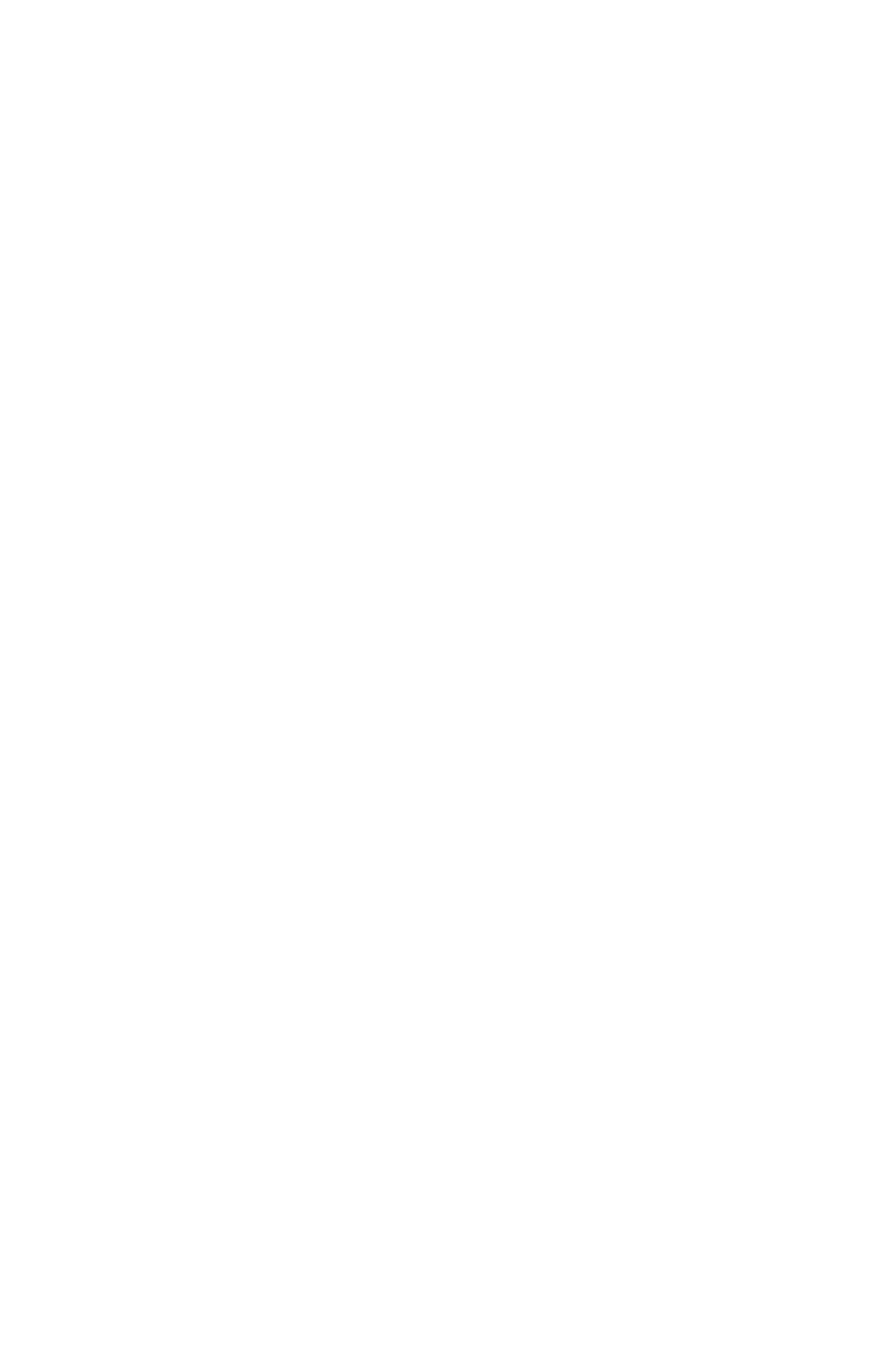## APPENDIX C Checklist for Planning and Conducting an After-Action Review (AAR)

- $\square$  Decide on what event or process to cover in the AAR
- $\Box$  Perform any research necessary
- $\Box$  Identify a facilitator or facilitators
- $\Box$  Consult with the facilitator or facilitators on the remaining steps
- $\square$  Decide who should participate and set up the list
- $\Box$  Draft the agenda
- $\Box$  Identify and confirm the venue(s)
- $\Box$  Obtain input from interested parties
- $\square$  Send announcements for the AAR, including RSVPs
- $\Box$  Make logistical arrangements for AAR meeting (see separate checklist)
- $\Box$  Confirm final attendee list
- $\square$  Set up venue(s) (see separate checklist)
- $\Box$  Conduct AAR
- $\Box$  Draft AAR notes and action plan
- $\Box$  Circulate notes and action plan for comments
- $\square$  Complete action plan
- $\Box$  Plan AAR wrap-up session
- $\Box$  Hold AAR wrap-up sesssion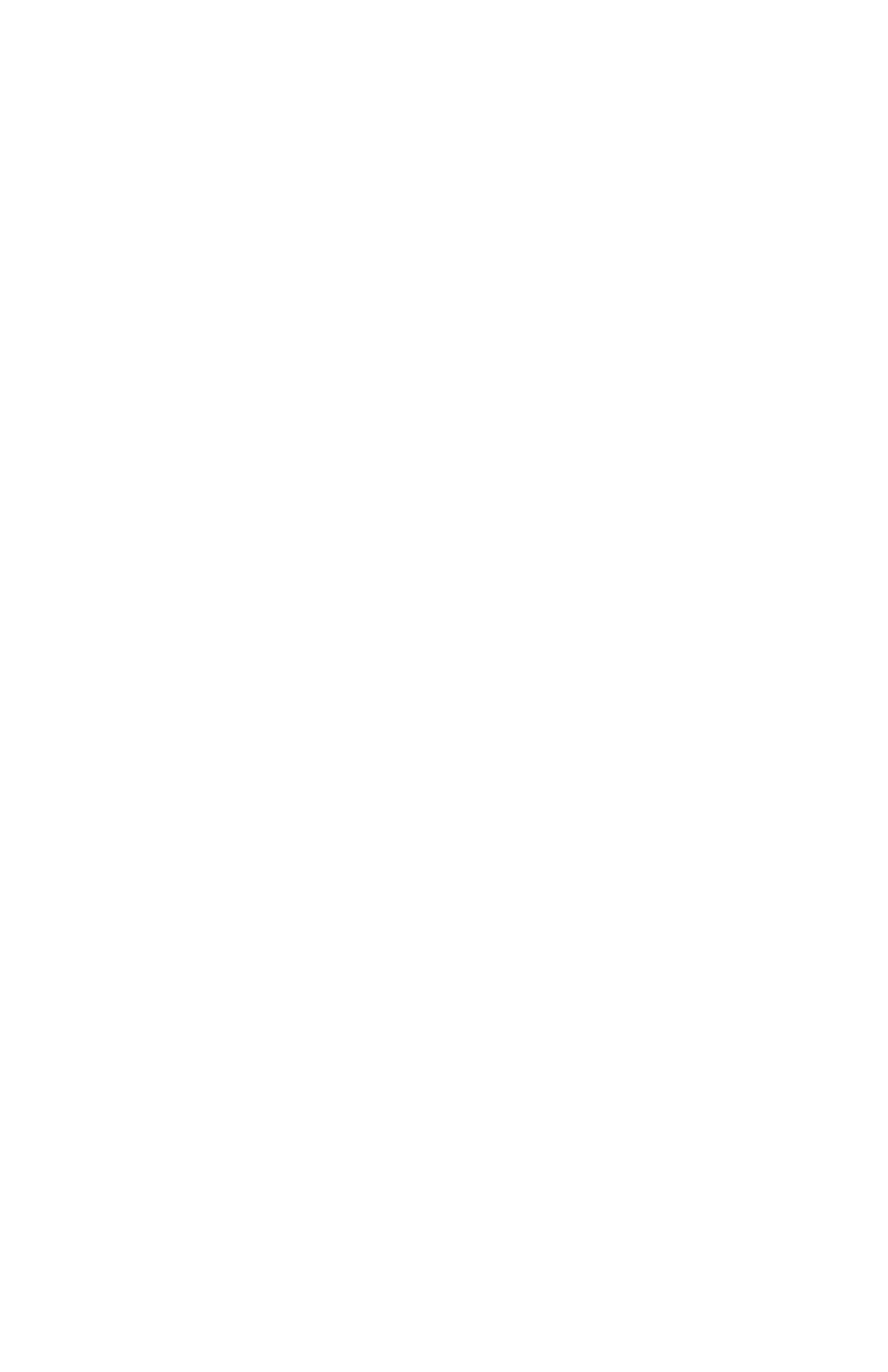#### APPENDIX D

## Logistical Arrangements and Setup Checklist for an After-Action Review

#### **I. Logistics Arrangements in Preparation for the AAR**

 $\Box$  When your AAR has been confirmed, reserve a conference room.

 $\square$  Send an email invitation with RSVP.

 $\Box$  Send an email reminder before the AAR one day before the event.

 $\Box$  Check with the facilitator regarding any special needs.

 $\Box$  Make adequate copies of handouts.

- $\Box$  Make a sign-in sheet.
- $\square$  Locate supplies. Are they provided by the venue? If not, requisition/purchase supplies. (See below.)

#### **II. Setting up the AAR**

Plan to arrive at least 20 minutes early.

#### *Bring:*

 $\Box$  Sign-in sheet

 $\Box$  Handouts

Also bring supplies or ascertain that supplies are available in venue.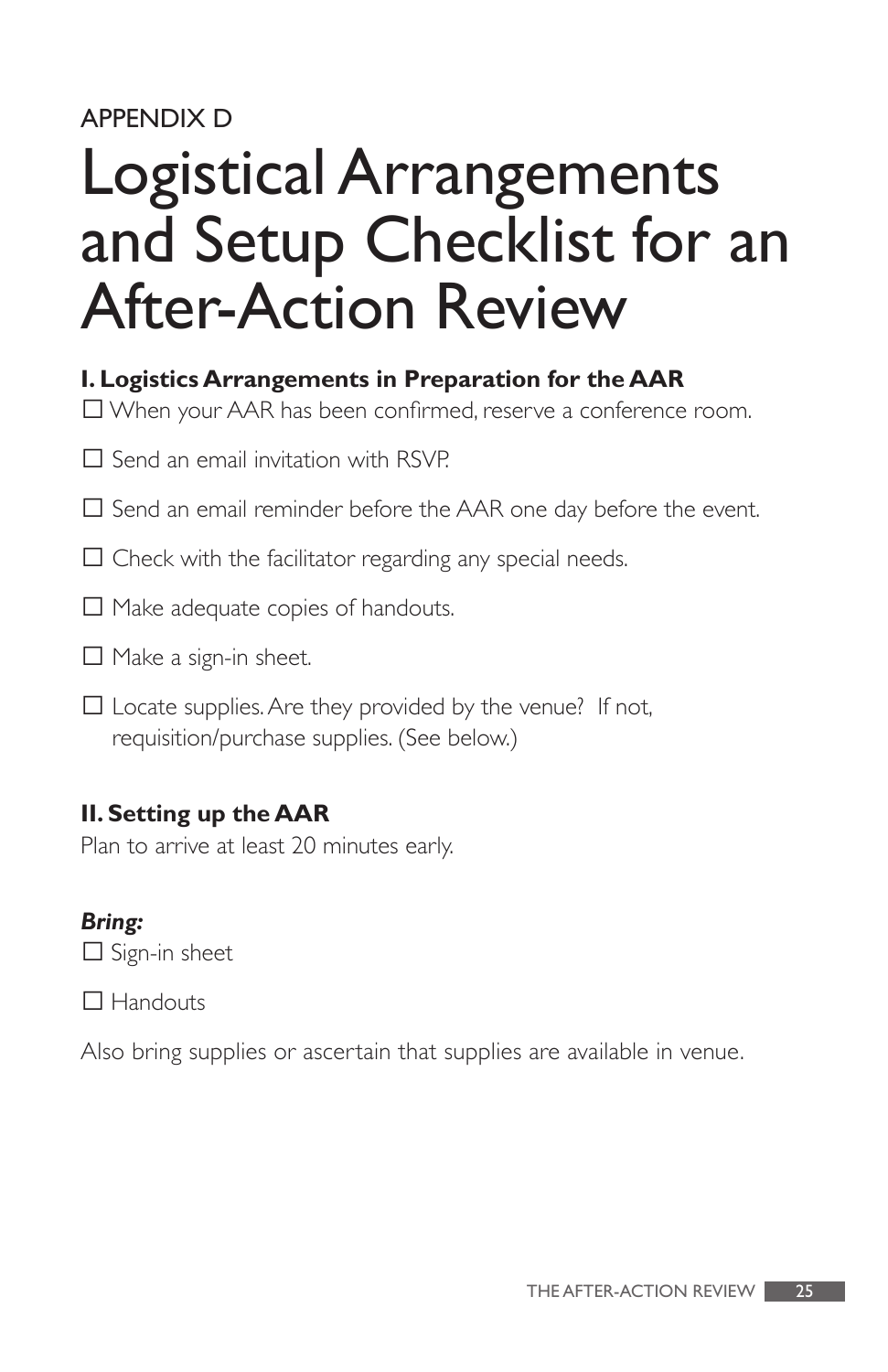#### *Necessary:*

 $\Box$  Flip chart stands

 $\Box$  Flip chart paper

 $\square$  Facilitator tape

 $\Box$  Flip chart markers (more than one color)

 $\Box$  Pens

 $\square$  Pencils

 $\Box$  Pads of paper

 $\square$  Laptop for taking notes

| TICK |  |
|------|--|
|------|--|

#### *If necessary:*

□ Overhead projector

 $\Box$  TV and VCR

 $\Box$  Laptop for projector

 $\square$  LCD projector

� Other:\_\_\_\_\_\_\_\_\_\_\_\_\_\_\_\_\_

 $\Box$  Other:

#### *Physical set up:*

 $\Box$  Check to make sure there are enough chairs for everyone.

| $\Box$ Check lighting. |  |
|------------------------|--|
|------------------------|--|

| $\Box$ Check ventilation. |  |
|---------------------------|--|
|---------------------------|--|

 $\Box$  Check location of restrooms.

 $\square$  Check amenities.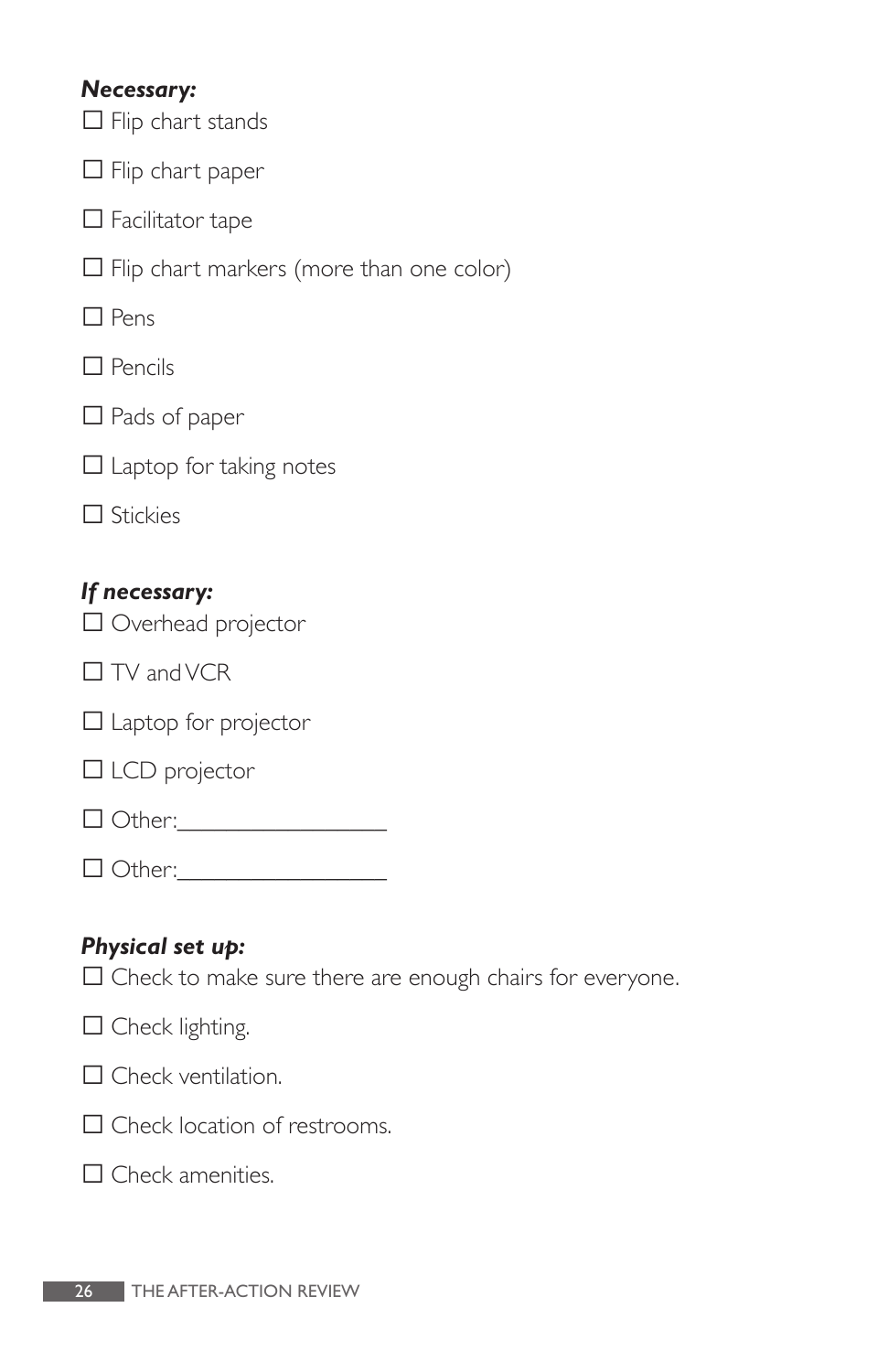$\Box$  Set up flip charts with paper.

 $\Box$  Put flip chart markers and tape near flip charts.

- $\Box$  Put out paper, pens, pencils, and handouts as facilitator directs.
- $\Box$  If in an unfamiliar building, check fire escape routes.
- $\square$  Set up projector and laptop (if applicable).
- $\square$  Set up laptop for note taking.

#### **Notes:**

#### **III. After the AAR**:

- $\Box$  Remove extra paper, pack up supplies, and pack up equipment.
- $\Box$  Take down and bring back flip charts if facilitator wants them. Otherwise, throw them away. Leave the room as you found it.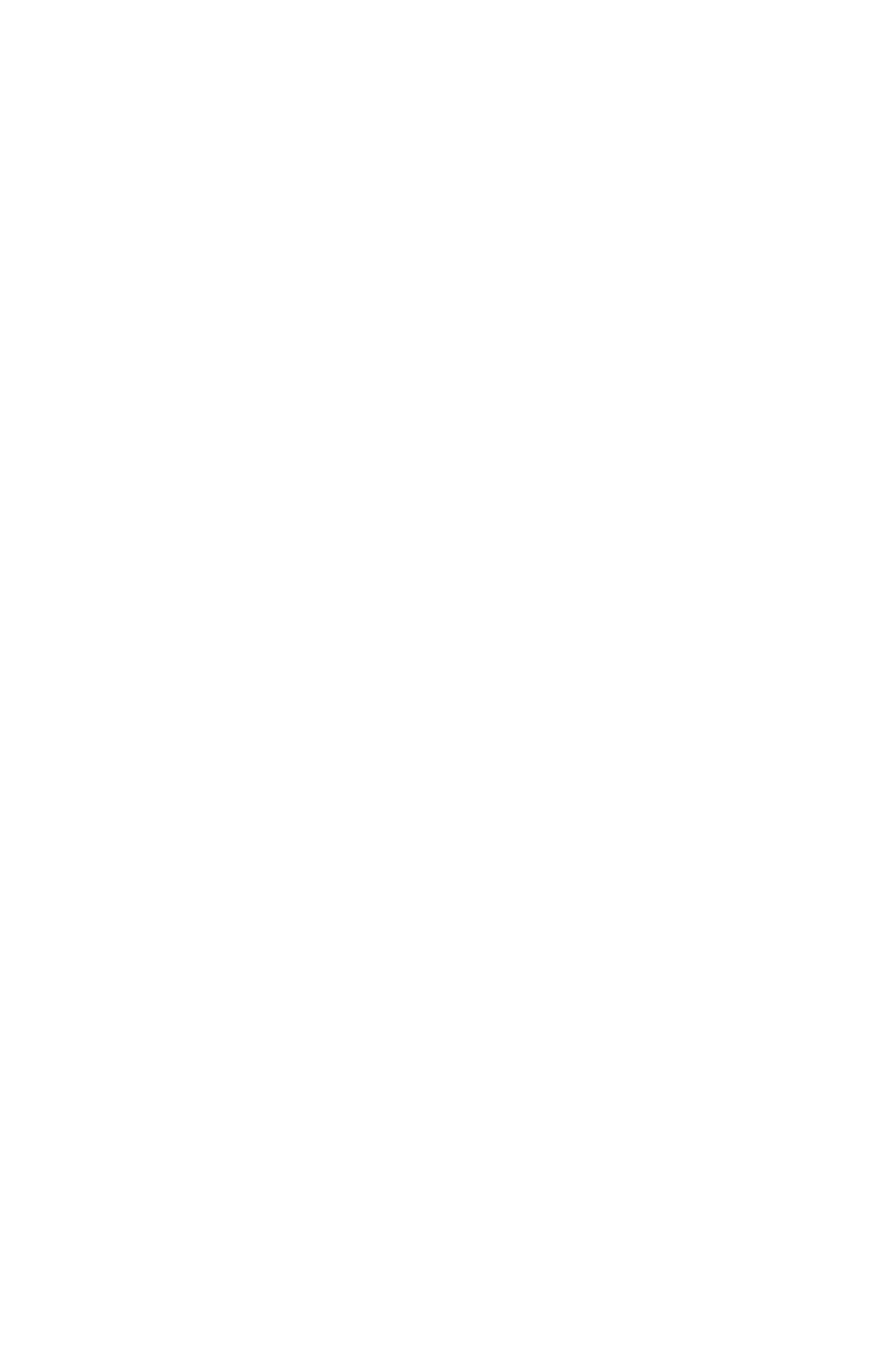#### APPENDIX E

## Sample Ground Rules and Role of the After-Action Review Facilitator

#### **GROUND RULES FOR TODAY**

- Active participation
- Equal representation (of ideas and perspectives)
- **Creativity**
- Openness to new ideas
- Critical thinking (about the topic or idea)
- "Yes … and"
- Consensus where possible
- Commitment to carry the results forward

#### **ROLE OF THE FACILITATOR**

- Keep group on task and on time
- Encourage participation by all
- Create an environment that supports expression of new ideas, original thinking, and recommended changes or solutions
- Introduce the way ahead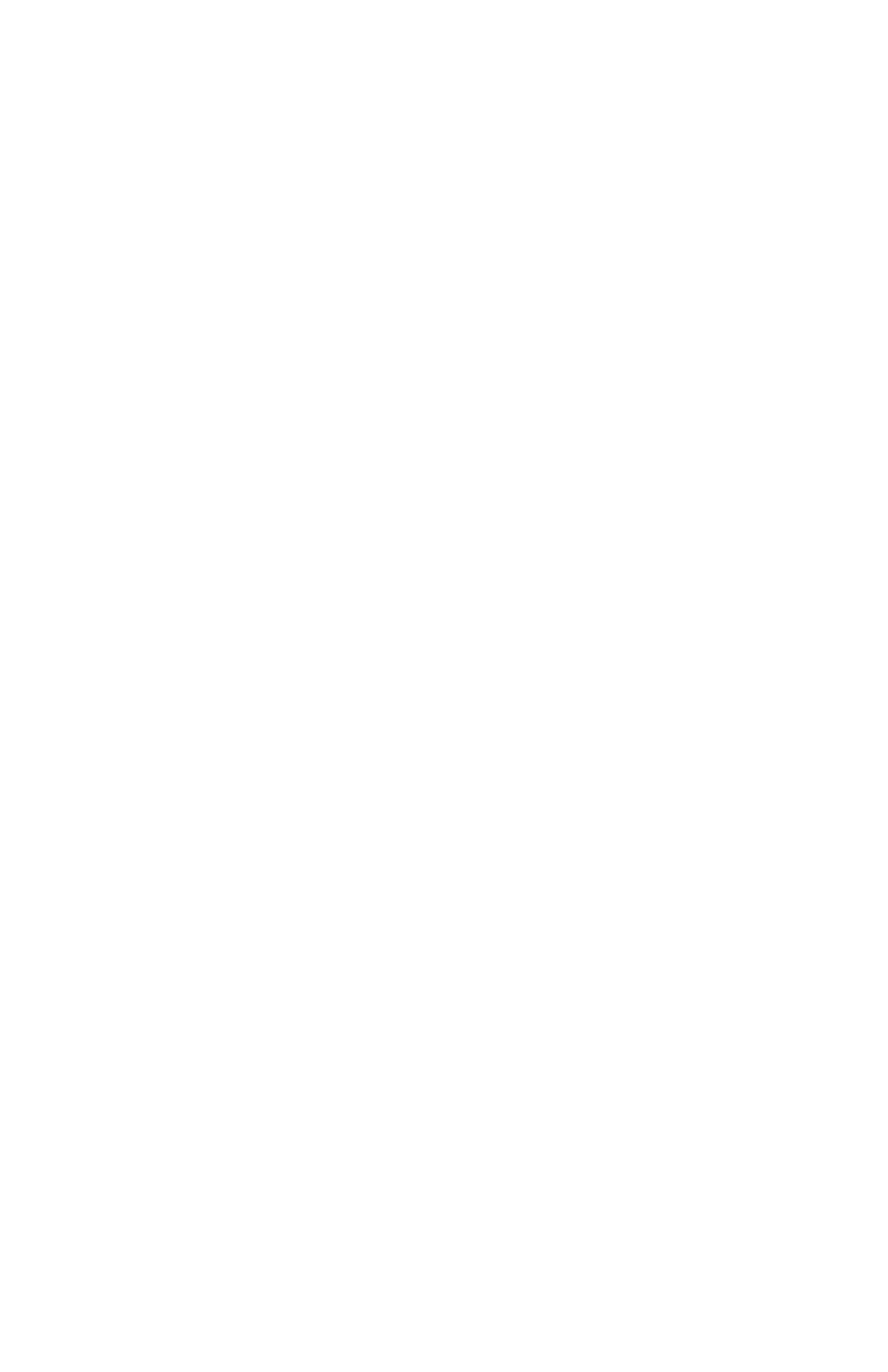#### APPENDIX F

# Sample After-Action Review Agenda

#### **AGENDA FOR TODAY'S REVIEW**

- Welcome, introduction, and context for this review
- Ground rules and role of facilitator
- What was intended?
- What actually happened?
- What went well, and why?
- What can be improved, and how?
- The way ahead: Closing comments and preparation for the report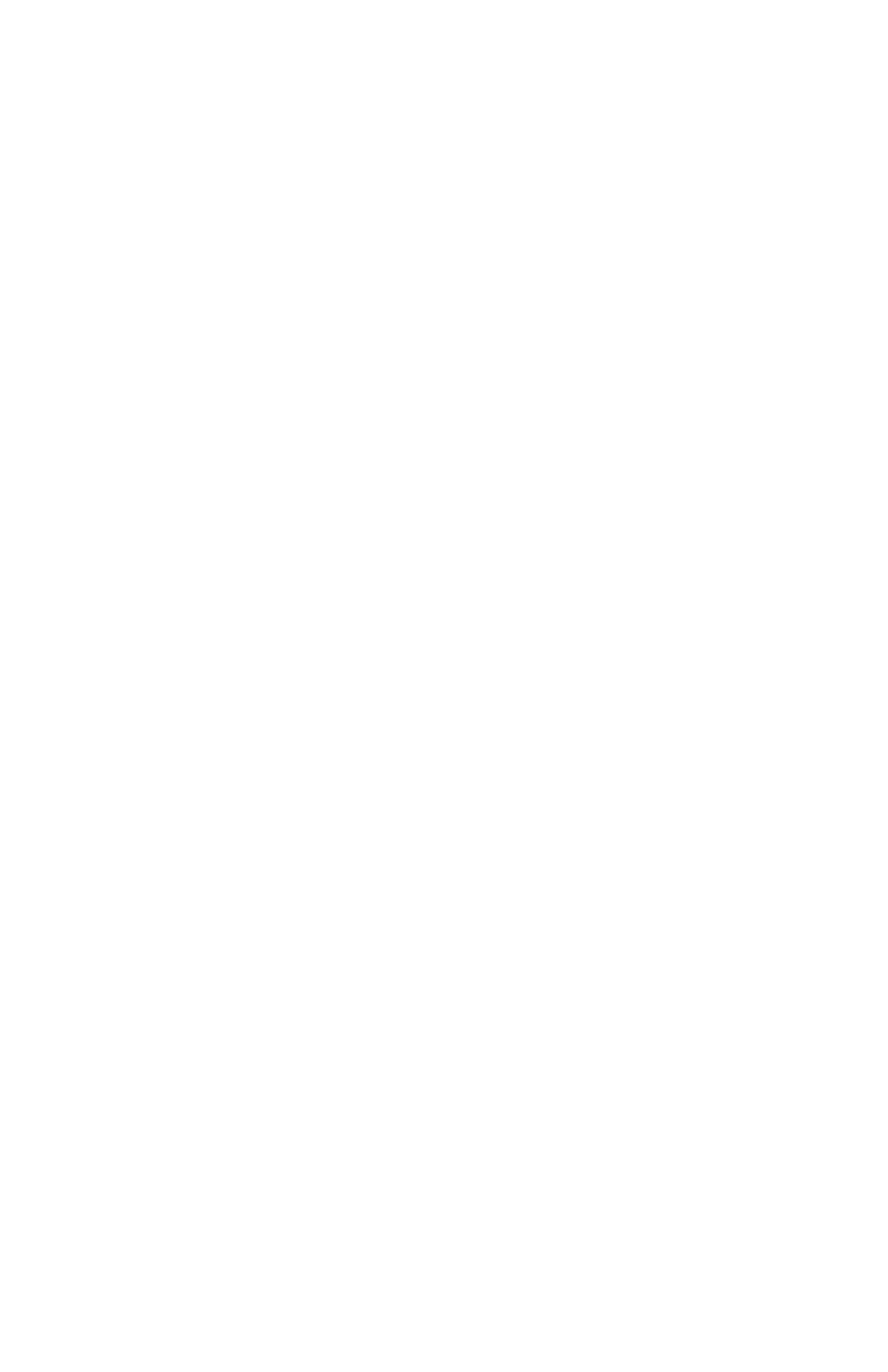#### APPENDIX G

# After-Action Review Report Outline

#### **Questions to Address in the AAR:**

- 1) What did we intend (or plan) to do?
- 2) What actually happened?
- 3) What went well, and why?
- 4) What can be improved (and why/what would we change)?

#### **Suggested Report Outline:**

[Executive Summary—background, successes, unexpected results, recommendations

or

Executive Summary—background, successes, results, recommendations, management decisions required]

I. Background

II. What did we set out to do?

III. What actually happened?

IV. What went well, and why?

- V. Issues and Recommendations
- Issue
- Discussion
- Recommendation

(repeated for each finding, as needed)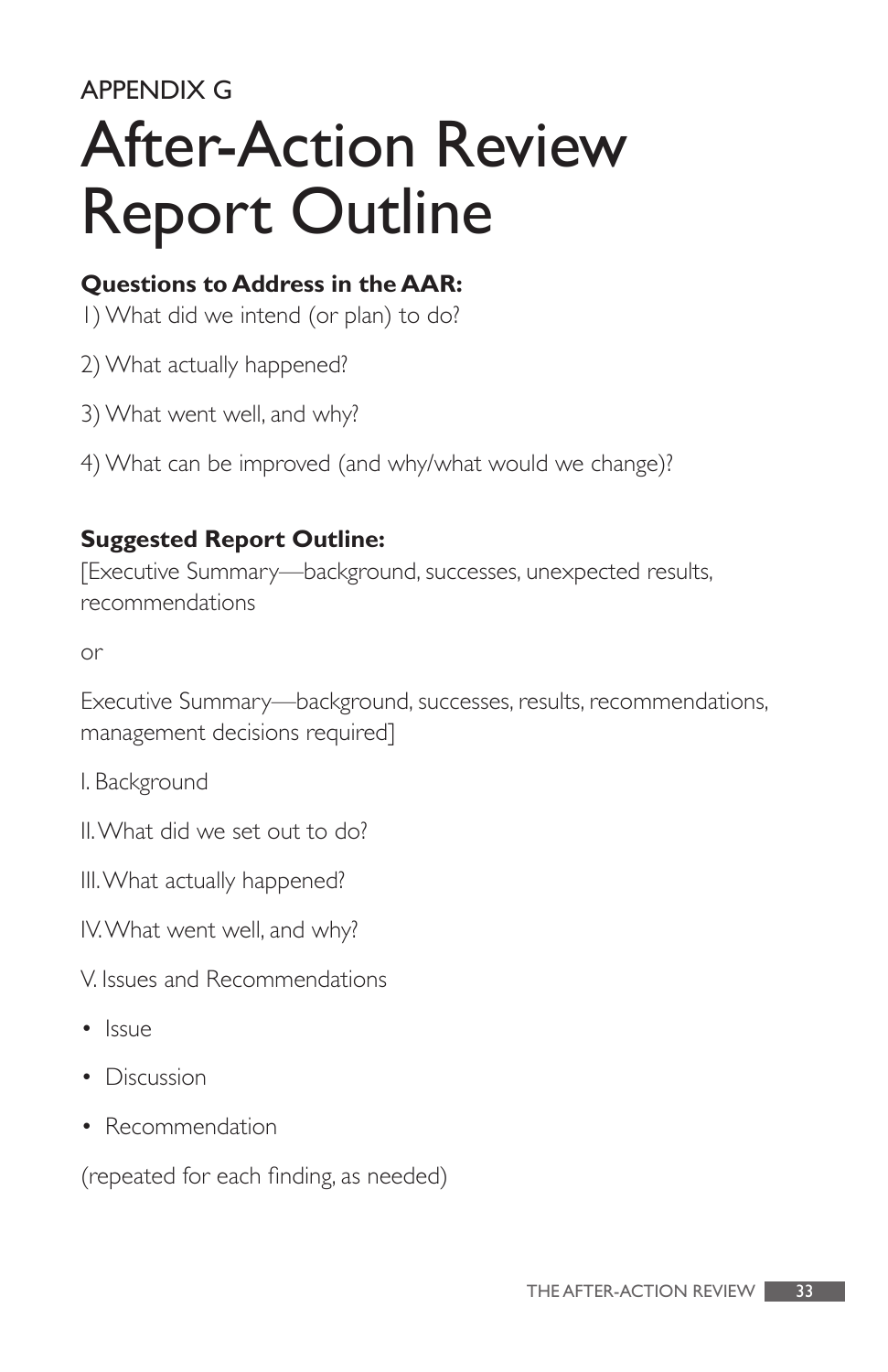VI. Unexpected Results

#### VII. Conclusions

Appendices (names of team members, budget/actual costs, evaluation comments management or administrative tools, products, other documents and documentation)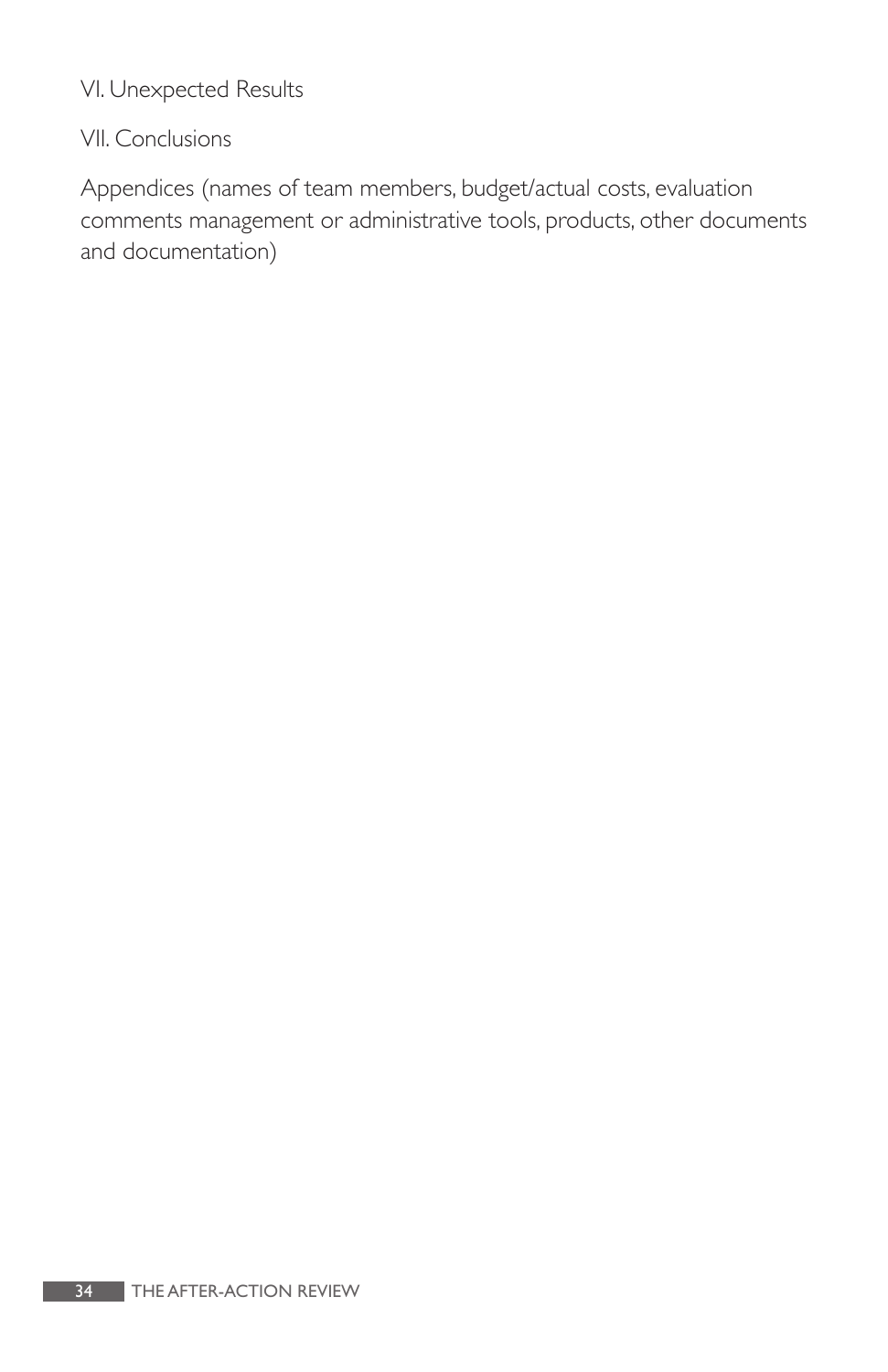# Additional References

The USAID After-Action Review Technical Guidance draws heavily from a comprehensive training circular developed and issued by the U.S. Army. For more details and information about their process, see:

*Training Circular 25-20, A Leader's Guide to After-action Reviews,*  Headquarters, Department of the Army, Washington, DC, September 1993, prepared by CALL, Fort Leavenworth, KS (last update: December 1998).

For context and a good overview of knowledge management, see also:

*The Complete Idiot's Guide to Knowledge Management.* Melissie Clemmons Rumizen, Ph.D., John A. Woods/CWL Publishing Enterprises, 2002.